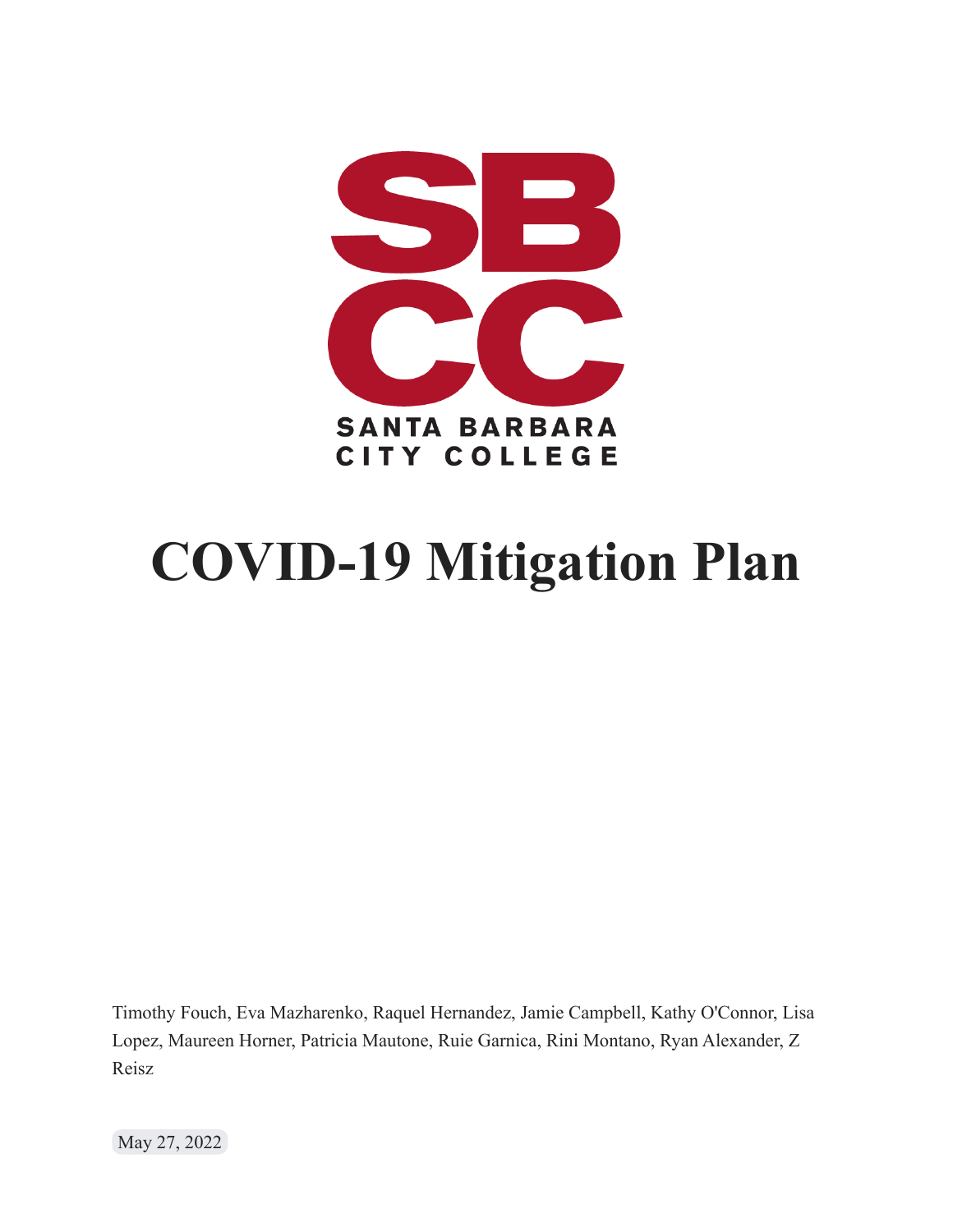# **Table of Contents**

| Introduction                                                       | $\overline{4}$ |  |
|--------------------------------------------------------------------|----------------|--|
| Disclaimer                                                         | $\overline{4}$ |  |
| <b>Infection Mitigation Tools:</b>                                 | 5              |  |
| Vaccinations                                                       | 5              |  |
| Daily Health Screening and Check-in                                | 5              |  |
| Environmental (i.e., Heating and Ventilation and Air Conditioning) | 5              |  |
| <b>Physical Distancing Classroom Capacities</b>                    | 6              |  |
| Testing                                                            | 6              |  |
| Personal Protective Equipment (PPE)                                | 6              |  |
| <b>Contact Tracing</b>                                             | $\tau$         |  |
| Employees:                                                         | 8              |  |
| Students:                                                          | 8              |  |
| Human Resources:                                                   | 9              |  |
| <b>Public Access</b>                                               | 9              |  |
| Information on Infection Characteristics                           | 10             |  |
| Tiered Response To Current COVID-19 Situation                      |                |  |
| <b>Untiered Mitigation Tools</b>                                   | 11             |  |
| Tier 1: Low Community Level                                        | 12             |  |
| <b>Health Screening</b>                                            | 12             |  |
| Testing                                                            | 12             |  |
| Masking                                                            | 12             |  |
| <b>Contact Tracing</b>                                             | 13             |  |
| <b>Public Access</b>                                               | 13             |  |
| Tier 2: Medium Community Level                                     | 14             |  |
| Health Screening                                                   | 14             |  |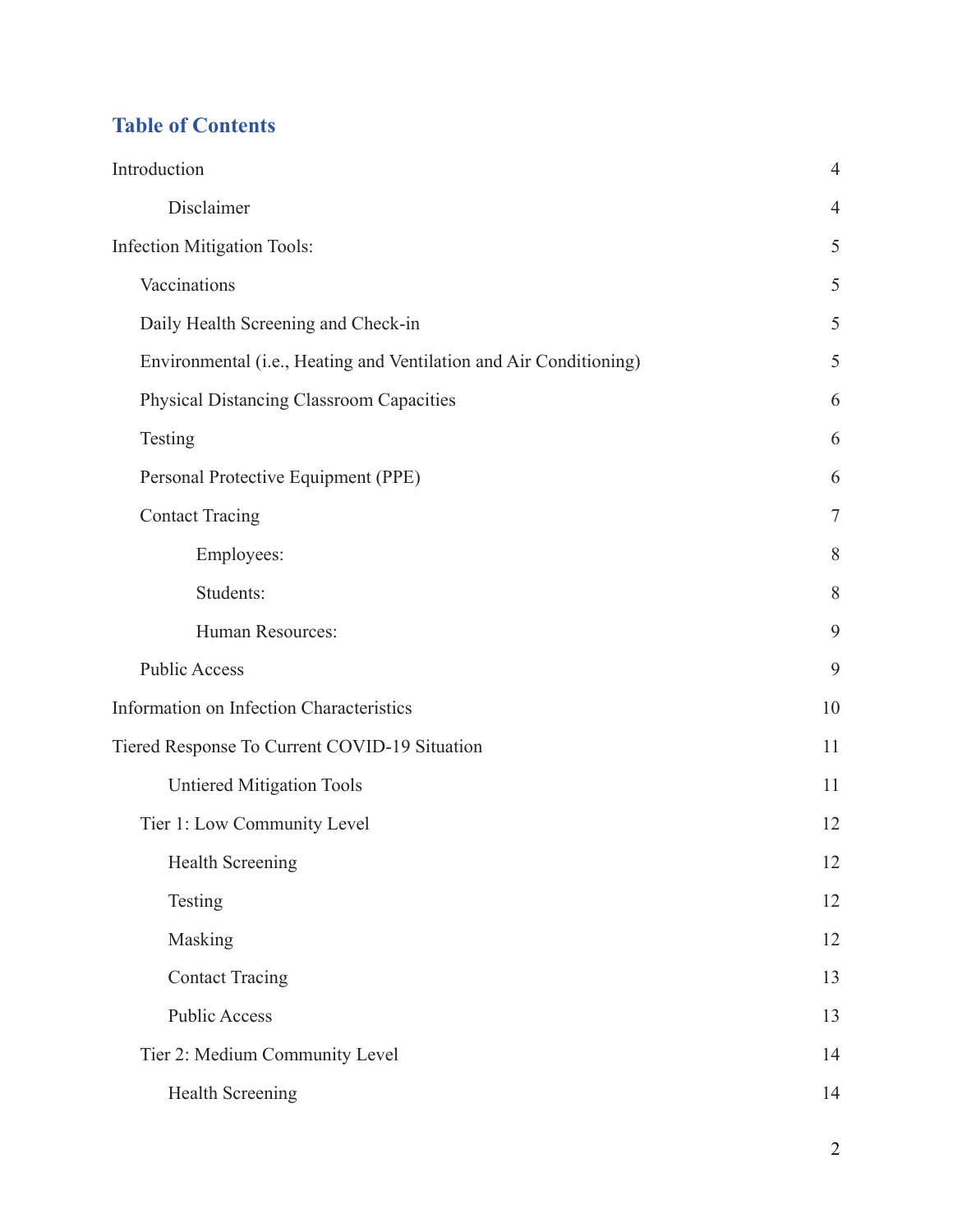| Testing                                                   | 14 |
|-----------------------------------------------------------|----|
| Masking                                                   | 14 |
| <b>Contact Tracing</b>                                    | 15 |
| <b>Public Access</b>                                      | 15 |
| Tier 3: High Community Level                              | 16 |
| Health Screening                                          | 16 |
| Testing                                                   | 16 |
| Masking                                                   | 16 |
| Environmental                                             | 17 |
| <b>Contact Tracing</b>                                    | 17 |
| <b>Public Access</b>                                      | 17 |
| Post-Pandemic                                             | 18 |
| Testing                                                   | 18 |
| Masking                                                   | 18 |
| <b>Contact Tracing</b>                                    | 18 |
| <b>Public Access</b>                                      | 18 |
| Glossary                                                  | 19 |
| Appendix A - Level of Exposure and Public Access          | 21 |
| Appendix B - Board Resolution #1                          | 22 |
| Appendix C - CDC recommendations based on Community Level |    |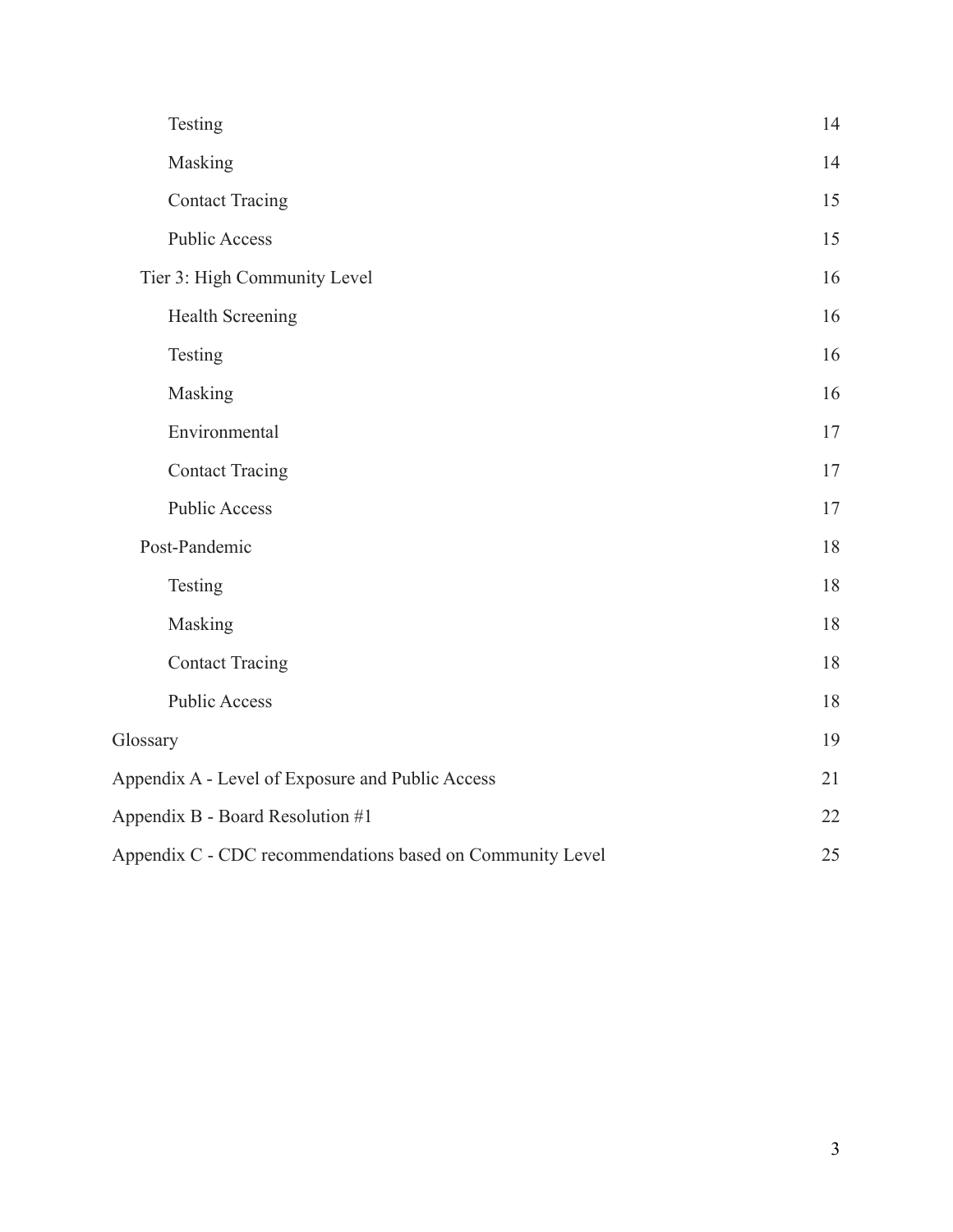# <span id="page-3-0"></span>Introduction

The COVID-19 Mitigation Plan is a supplement to the [SBCC Emergency Operations Plan](https://www.sbcc.edu/emergency/files/SBCC%20EOP%20ENTIRE%20DOC%202020%20v2%20without%20confidential%20phone%20numbers.pdf) (EOP). It aims to:

- expand on the **[SBCC Influenza Pandemic Plan](https://www.sbcc.edu/emergency/files/SBCC%20EOP%20ENTIRE%20DOC%202020%20v2%20without%20confidential%20phone%20numbers.pdf)** (EOP, Attachment 2, pg. 185 197) to include preparation, response and recovery from COVID-19 and similar infectious diseases
- build on the experience, feedback and learnings from the current SBCC COVID-19 crisis response

and

• outline a sustainable, integrated strategy to retain a broad range of college operations through similar future infectious-disease outbreaks and in a post pandemic SARS-CoV-2 environment.

## <span id="page-3-1"></span>**Disclaimer**

While the intention of this Plan is to offer a broad framework for the operations of SBCC departments and units in an infectious-outbreak and/or endemic infectious environment, nothing in this document precludes the primary parties and key stakeholders from modifying their actions to meet whatever unique conditions arise in the future.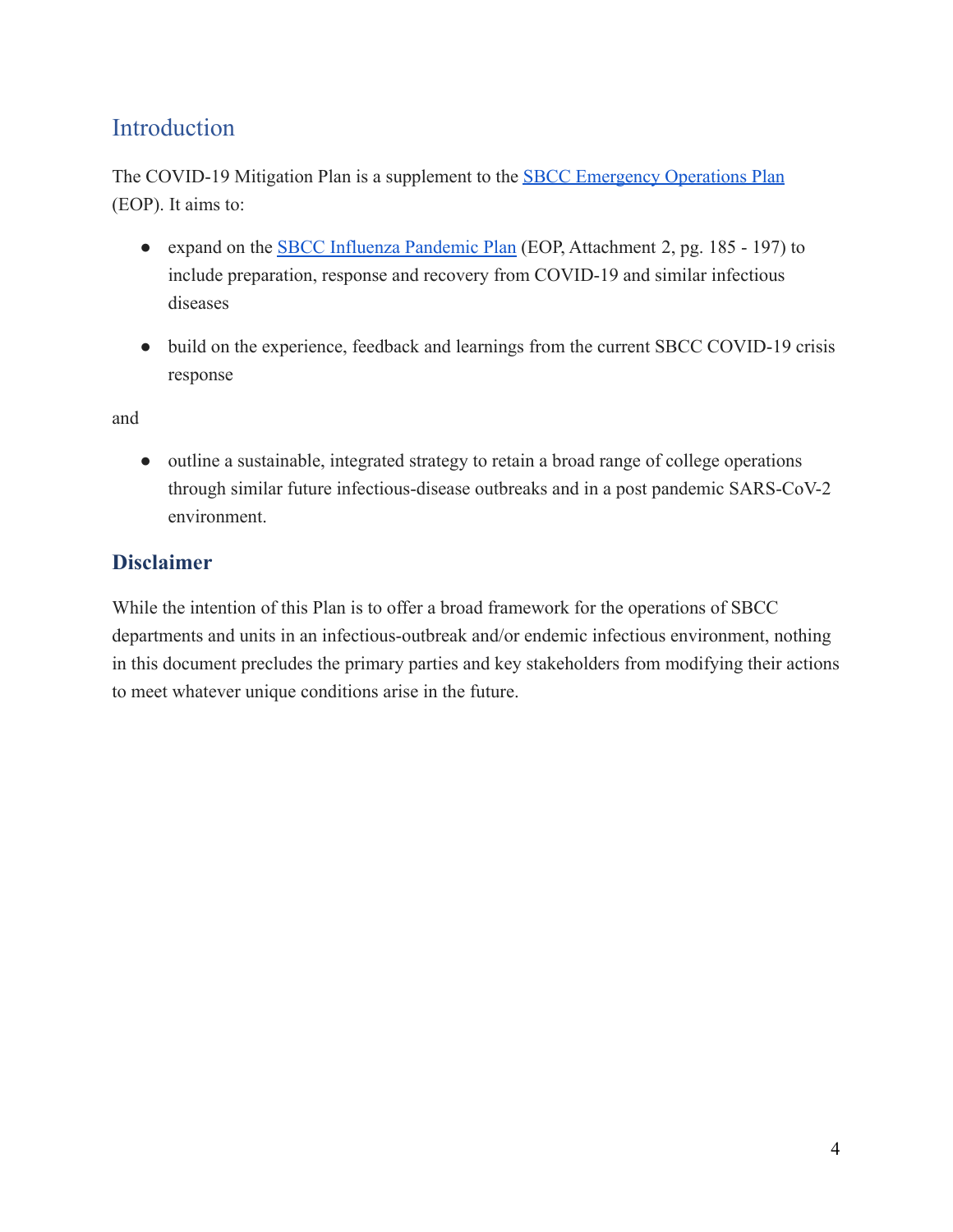# <span id="page-4-0"></span>Infection Mitigation Tools:

As the risk to society from COVID-19 and infectious diseases change, the mitigation model will be adapted from a societal level of protection to an individual level of protection. The benefits of each mitigation tool must be carefully weighed against the cost it inflicts on the SBCC mission.

## <span id="page-4-1"></span>**Vaccinations**

As available and when recommended and authorized for full Food and Drug Administration (FDA) approval, vaccinations will be required except for approved exemptions *until December 31st 2022*. Continuous review of the importance of the vaccinations will be done as the healthcare professionals learn and provide more tools and guidance. The requirement of vaccines under EUA will be considered when recommended based on Public Health recommendations with the goal of providing access to vaccines and meeting the SBCC mission.

## <span id="page-4-2"></span>Daily Health Screening and Check-in

To help students and staff monitor and make responsible decisions about their health and the health of the community, each person can fill out a health survey prior to coming to campus. The health survey can also help individuals access resources and get support if they become ill. When indicated by **the Tier level of this plan** a check-in process will be utilized.

## <span id="page-4-3"></span>Environmental (i.e., Heating and Ventilation and Air Conditioning)

Adequate ventilation reduces viral transmission by reducing the concentration of small aerosols that remain airborne. As the risk assessment metrics indicate, and OSHA requirements permit, facilities will adjust the environmental mitigation strategies in order to preserve the functionality of the ventilation system. The independent mitigation measures that are classroom and location specific can continue as needed. This includes HEPA air-purifiers and all measures to increase air exchange, as long as outside air quality permits, including venting fans, and opening doors and windows.

([CDC-Ventilation in Buildings](https://www.cdc.gov/coronavirus/2019-ncov/community/ventilation.html), [SBCC Ventilation and](https://www.sbcc.edu/businessservices/files/Ventilation%20and%20HVAC%20Airflow%20Study%20Reports%20July%202%202021%20presentation.pdf) HVAC, [ASHAE Epidemic Task Force](https://images.magnetmail.net/images/clients/ASHRAE/attach/ashrae_reopening_schools_and_universities_c19_guidance.pdf), [California - Requirements for ventilation,](https://energycodeace.com/site/custom/public/reference-ace-2016/index.html#!Documents/section1201requirementsforventilation.htm) Cal-OSHA [COVID-19 Prevention,](https://www.dir.ca.gov/title8/3205.html) [Air Quality\)](https://www.airnow.gov/?city=Santa%20Barbara&state=CA&country=USA)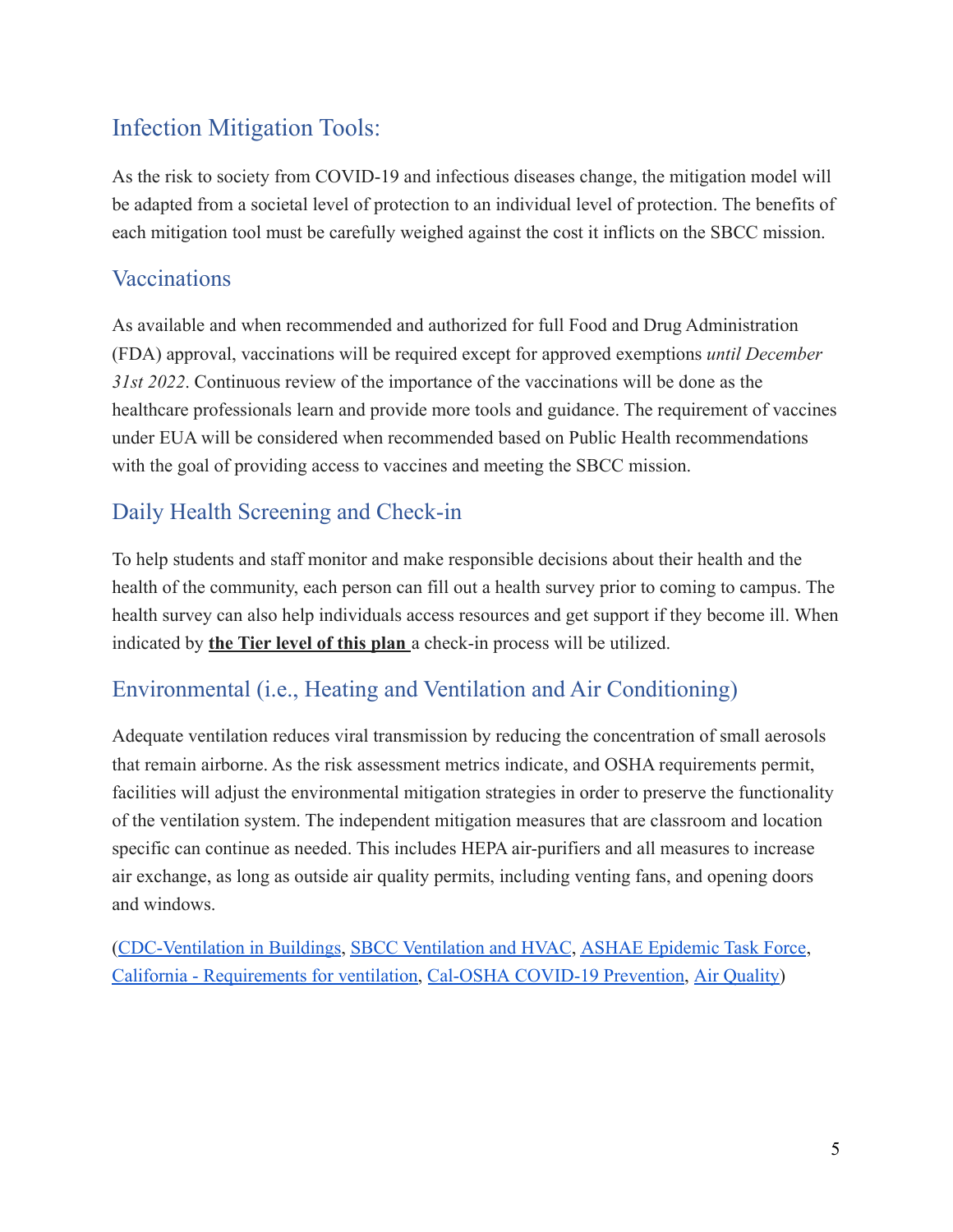# <span id="page-5-0"></span>Physical Distancing Classroom Capacities

As long as masks and respirators are available, classroom and office capacities do not need to be reduced in the tiered COVID-19 mitigation strategy. Public health recommendations state that preventing students from attending in-person classes is more harmful than the benefit provided by physical distancing. If other mitigation strategies are not possible physical distancing may be utilized depending on public health recommendations, but every effort should be made to maintain a full offering of face-to-face classes.

# <span id="page-5-1"></span>Testing

SBCC will facilitate testing when available and as indicated based on the public health requirements and recommendations. As the need for testing diminishes, based on the risk assessment metrics and public health recommendations, SBCC will reduce testing requirements. Please see the [CDC's Testing Strategies for SARS-CoV-2](https://www.cdc.gov/coronavirus/2019-ncov/lab/resources/sars-cov2-testing-strategies.html#:~:text=Public%20health%20surveillance%20testing%20is,not%20linked%20to%20individual%20people.) for further information about testing strategies.

Defined testing groups<sup>1</sup>:

- Universal: as broad reaching as possible, with only necessary exceptions (see visitor/vendor and student visitor requirements based on exposure level in Appendix A).
- Focused: those at [elevated risk](https://www.cdc.gov/coronavirus/2019-ncov/need-extra-precautions/people-with-medical-conditions.html) for either spreading the pathogen or becoming seriously ill from the disease (e.g., high-risk unvaccinated individuals, groups traveling together, participants in unmasked activities, those with a known or potential risk for exposure, classes with elderly or very young students).
- Selective: groups, departments, or campuses with unique testing needs or requirements (i.e. athletics, ADN, Radiography).

## <span id="page-5-2"></span>Personal Protective Equipment (PPE)

Various types of face coverings are used to prevent the transmission of airborne and droplet spread illnesses. The requirement of face coverings will be adjusted based on the risk assessment metrics and public health recommendations.

- Respirator: N95, KN95, KF94 (Note: Fit-testing is optional, but necessary to ensure the highest level of personal protection)

<sup>&</sup>lt;sup>1</sup> The people and departments on campus that are included within these groups will be recommended formally to the Superintendent/President by the department lead. If no recommendation is made, the department will follow the testing regiment specified in the current infectious tier.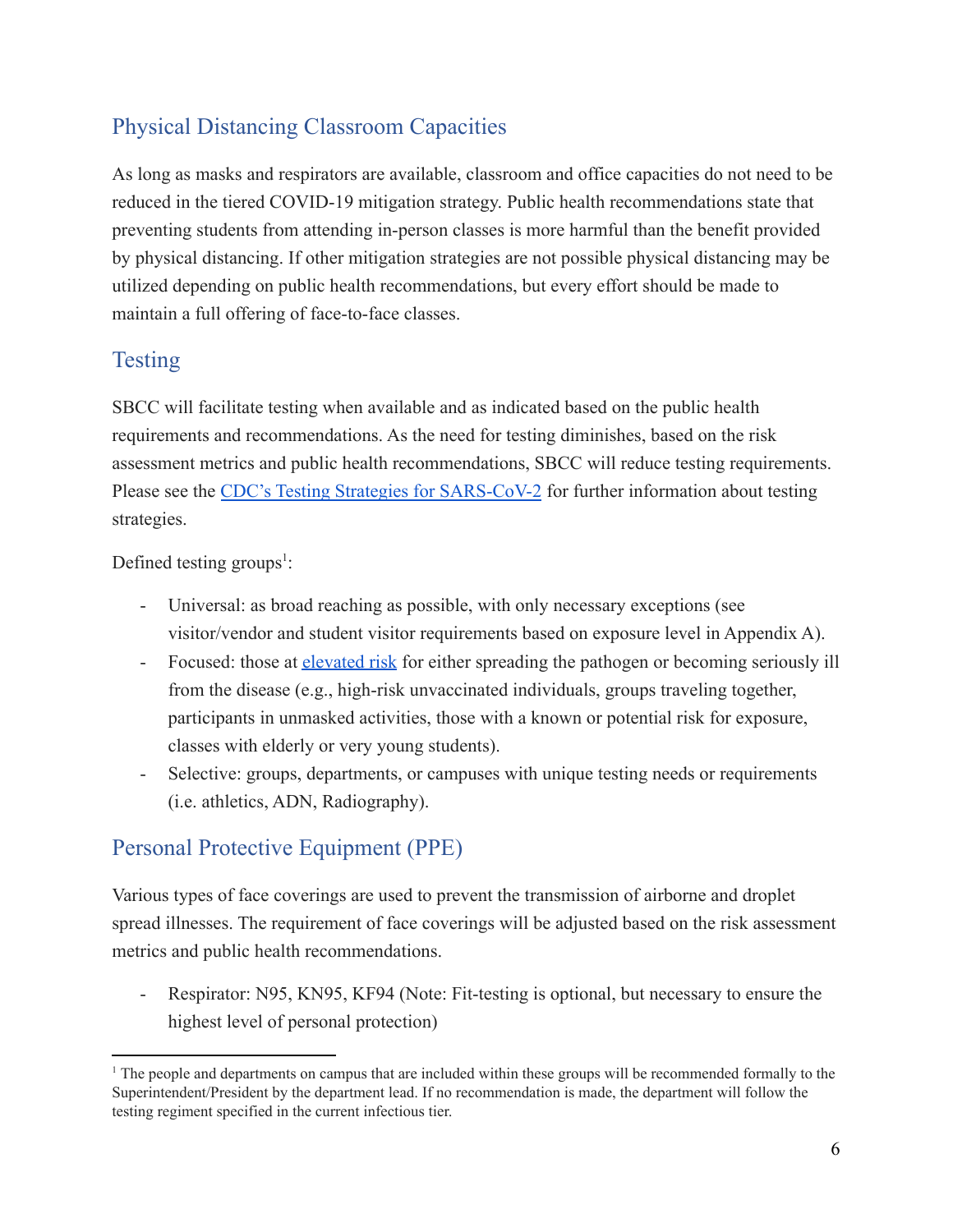- Surgical mask: 3-4 layer with a water resistant outer layer
- Cloth mask: multilayered tightly woven cloth with a very wide range of efficacy.

## <span id="page-6-0"></span>Contact Tracing

Contact tracing helps slow the spread of an infection (e.g., COVID-19). It is used to identify, notify and provide guidance to people who have been exposed to someone with an infectious disease. These people are referred to as close "contacts" hence the term "contact tracing". The people who have been determined to have an infection are referred to as "cases".

The definition of a close contact changes depending on the characteristics of the infectious disease. The CDC definition for a close contact for COVID-19 is "anyone who was less than 6 feet away from the case for a combined total of 15 minutes or more over a 24-hour period."

Generally, the contact tracing process consists of the following steps:

- Case investigation in which the "case" is provided with information and support needed to respond to their infection and help to recollect the persons, who were their "close contacts" during the infectious period.
- Contact notification close contacts are notified about exposure and provided with the appropriate follow up guidance and support.

The process of contacting, notifying, and providing the follow up guidance to individual contacts identified by the case, is referred to as **individual contact-tracing**. In situations where the individual contact tracing is no longer a viable public health strategy, the exposure notifications are provided to a group of potential contacts that have spent more than a cumulative total of 15 minutes (within a 24-hour time period) in a shared indoor airspace (e.g., classroom) with someone during their infectious periods. This latter approach is referred to as **group-tracing.** In both of these approaches, the confidentiality of the positive case is protected. SBCC has and continues to use both, the individual contact-tracing and the group-tracing strategies using the following protocols:

[SBCC Employee Contact Tracing](https://docs.google.com/document/d/1I-rEBeHKtCerifv_VlI9meV9N35iQbyN/edit) [Close Contact Information Form - Employee](https://docs.google.com/document/d/14sEO9R-Wpci3ykxC1xU3N0vkahIY5xOu/edit) [SBCC Student Contact Tracing](https://docs.google.com/document/d/17SO7t6KLX68ooH1XMKgrkOiiMLs7Mm6X/edit#heading=h.gjdgxs) [Close Contact Information Form - Student](https://docs.google.com/document/d/1hse3jF57a-GI-Q1s96LnaiGaZJxDOmMx/edit)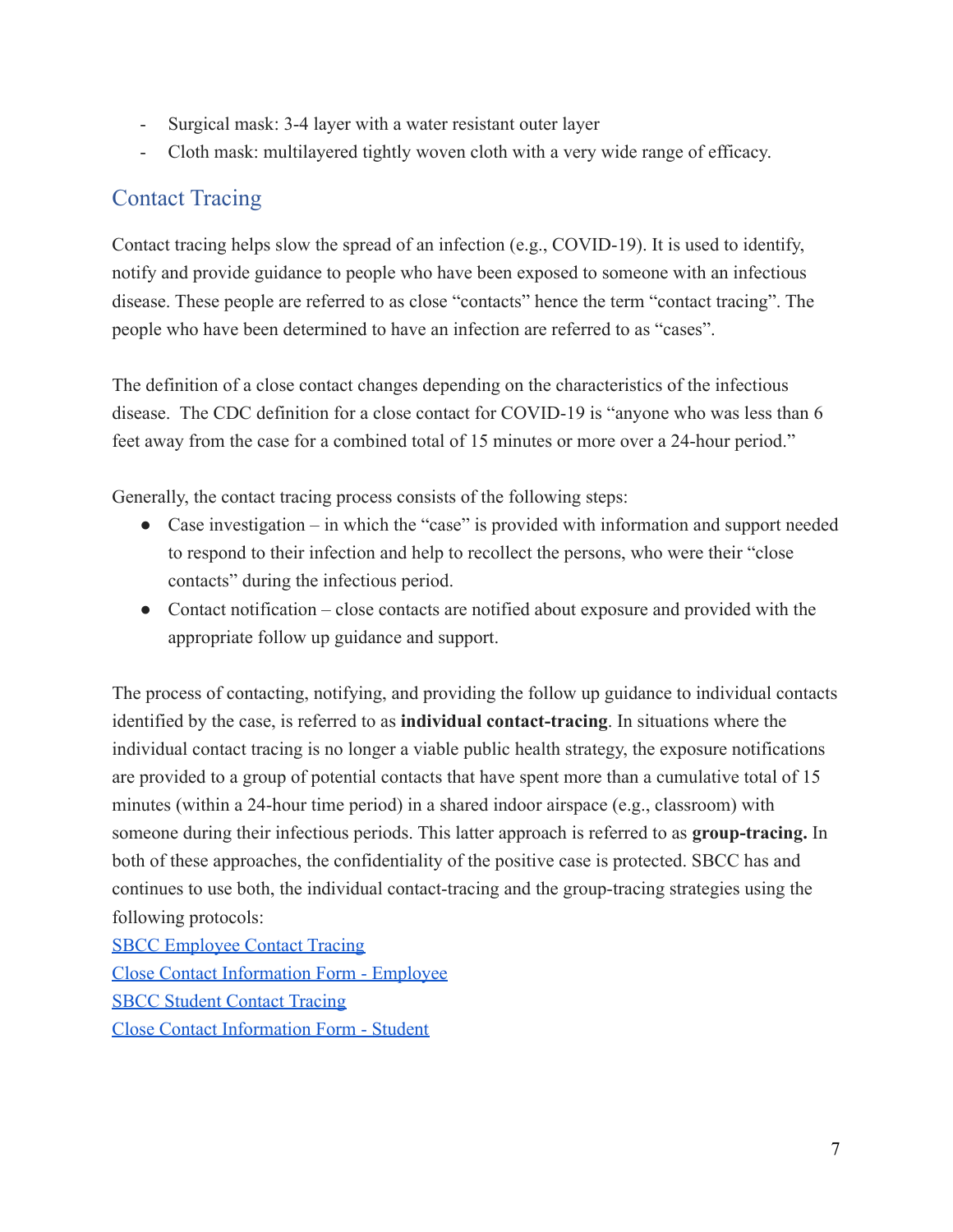The epidemiological characteristics of SARS-CoV-2 represent a unique challenge in terms of the viability of contact tracing. The fact that the virus is transmitted by people days before the onset of symptoms, as well as by people, who never develop symptoms, increasing the expediency of the contact tracing process and minimizing the time-to-identification and the time-to-quarantine or alert close contacts is critical. Therefore the most effective contact tracing is one where individuals take a personal responsibility for their and other's well-being as well as the health and safety of the SBCC community and notify their close contacts as soon as possible. In addition, moving the institutional contact tracing process within the departments further increases the timeliness and efficiency of response.

Each operational department or dean's office should identify an internal contact-tracing personnel to be a point-of-contact person for staff and students infected by COVID-19.

If on campus anytime during the COVID-19 infectious period (starting 2 days prior to onset of symptoms or 2 days prior to testing positive), follow the guidelines below :

#### <span id="page-7-0"></span>**Employees:**

Report personal positive test results to the appointed contact tracer via a completed **[Employee](https://docs.google.com/document/d/14sEO9R-Wpci3ykxC1xU3N0vkahIY5xOu/edit)** [Close Contact Information Form.](https://docs.google.com/document/d/14sEO9R-Wpci3ykxC1xU3N0vkahIY5xOu/edit)

The contact tracer will review the submitted form and follow up by contacting the close contacts directly, in case an individual contact tracing is feasible and/or by submitting the information to the [Director of Human Resources](https://www.sbcc.edu/hr/), who sends out the employee and/or group Notice of Potential Exposure to COVID-19.

The individual who tests positive can further reduce viral spread by notifying as many close contacts as possible about the potential exposure and share with them the [SBCPHD's exposure](https://publichealthsbc.org/dont-feel-well/) [guidelines](https://publichealthsbc.org/dont-feel-well/).

In cases where the employee is an instructor that was notified by a student, self-reporting a positive test result, the instructor should notify the contact tracer for further follow up as well as immediately notify the class using the Class Notice of Potential Exposure to COVID-19.

#### <span id="page-7-1"></span>**Students:**

Report positive test results to the appropriate instructor, coach, supervisor, etc. using the [Student](https://drive.google.com/drive/my-drive) [Close Contact Information Form.](https://drive.google.com/drive/my-drive)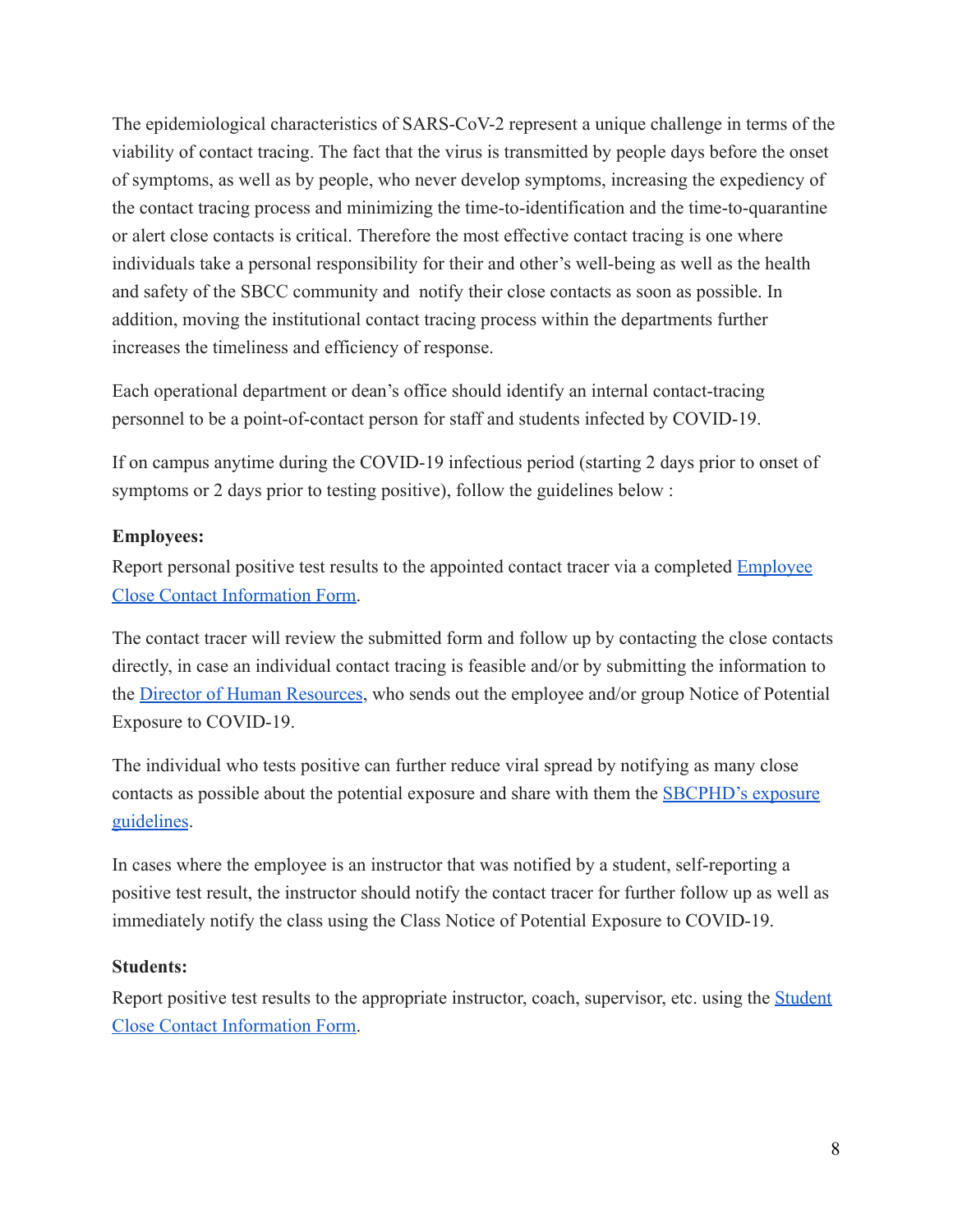The individual who tests positive can further reduce viral spread by notifying as many close contacts as possible about the potential exposure and share with them the [SBCPHD's exposure](https://publichealthsbc.org/dont-feel-well/) [guidelines](https://publichealthsbc.org/dont-feel-well/).

#### <span id="page-8-0"></span>**Human Resources:**

After receiving the positive case and close contact notification, the Director of HR sends out Notice of Potential Exposure to COVID-19 to the appropriate groups and employees.

HR Risk management assures OSHA compliance and provides notifications and reports to the [Public Health Department](https://publichealthsbc.org/outbreak-reporting/).

## <span id="page-8-1"></span>Public Access

Regulating public access of *visitors*, *vendors*, and *student visitors* will add an additional layer to the SBCC mitigation strategies. Limiting public access to SBCC facilities should be carefully and strategically used in order to continue achieving the SBCC mission.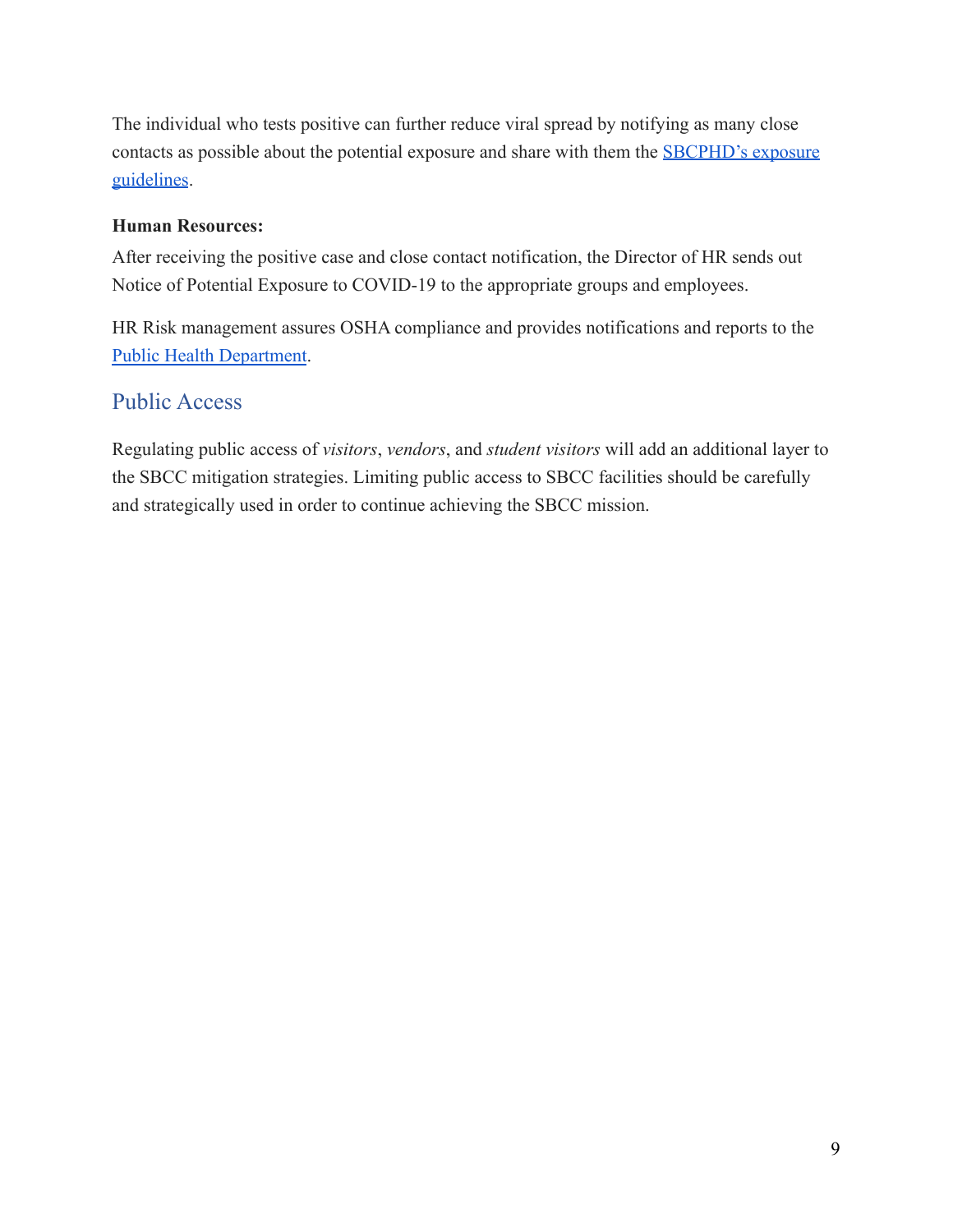# <span id="page-9-0"></span>Information on Infection Characteristics

The current characteristics of the infection is determined using the CDC COVID-19 Community Levels (see Figure 1). The level of community risk and impact is assessed with three metrics: New COVID-19 cases per 100,000 in the past seven days, New COVID-19 hospital admissions per 100,000 population (7-day total), and percent of staffed inpatient beds occupied by COVID-19 patients (7-day average).

| <b>New</b><br><b>COVID-19</b><br><b>Cases</b><br>Per 100,000<br>people in the<br>past 7 days | <b>Indicators</b>                                                                        | Low        | <b>Medium</b>                  | <b>High</b> |
|----------------------------------------------------------------------------------------------|------------------------------------------------------------------------------------------|------------|--------------------------------|-------------|
| Fewer than<br>200                                                                            | New COVID-19<br>admissions per 100,000<br>population (7-day total)                       | 10.0       | 10.0-19.9                      | ≥20.0       |
|                                                                                              | Percent of staffed<br>inpatient beds occupied<br>by COVID-19 patients<br>(7-day average) | $< 10.0\%$ | $10.0 - 14.9$<br>$\frac{0}{0}$ | ≥15.0%      |
| 200 or more                                                                                  | New COVID-19<br>admissions per 100,000<br>population (7-day total)                       | <b>NA</b>  | 10.0                           | $\geq 10.0$ |
|                                                                                              | Percent of staffed<br>inpatient beds occupied<br>by COVID-19 patients<br>(7-day average) | <b>NA</b>  | $~10.0\%$                      | ≥10.0%      |

Figure 1. *[COVID-19 Community Levels](https://www.cdc.gov/coronavirus/2019-ncov/science/community-levels.html#anchor_82254) – Use the Highest Level that Applies to Your Community*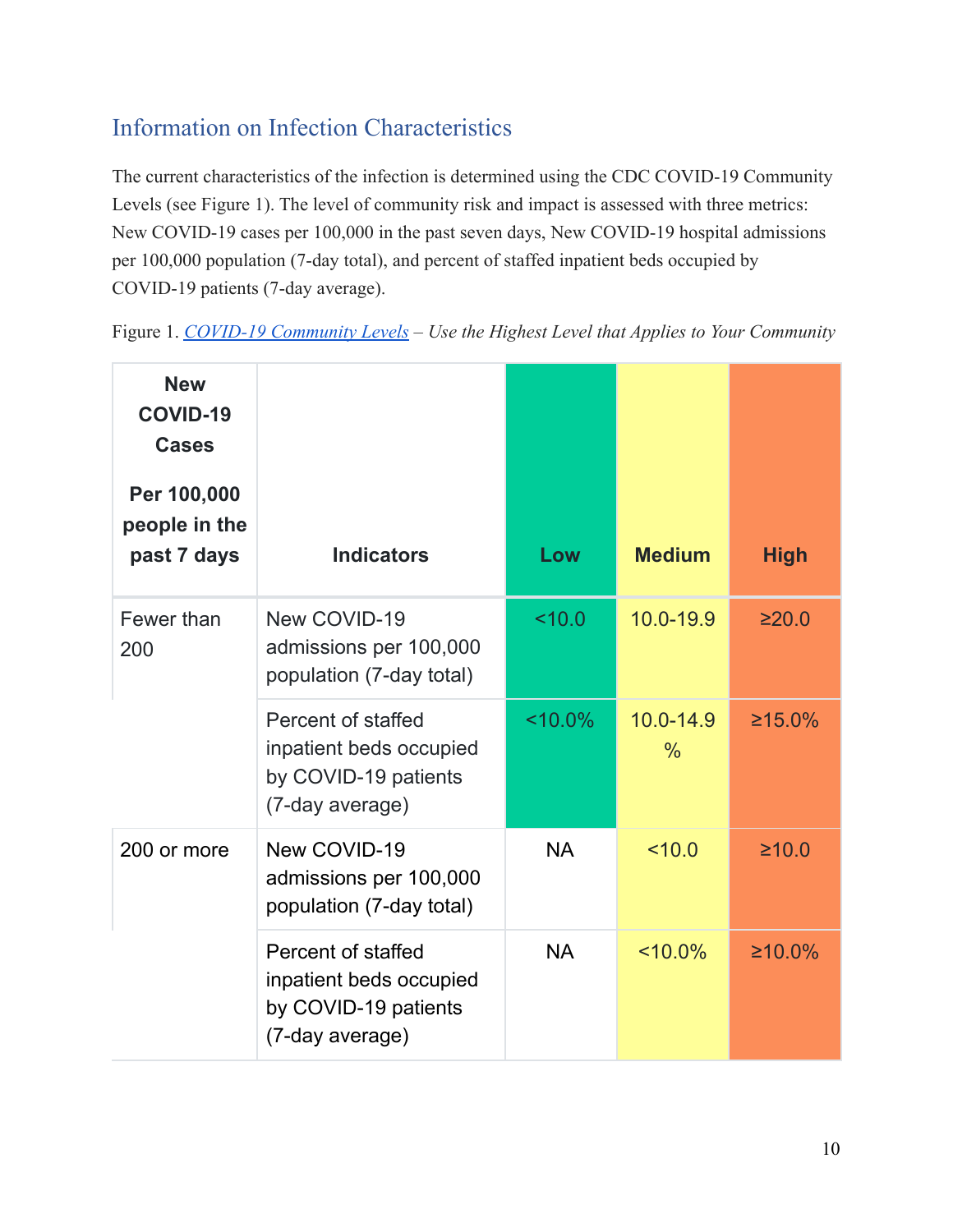## <span id="page-10-0"></span>Tiered Response To Current COVID-19 Situation

Following is a tiered approach for the use of infection mitigation tools based on transmission rates and hospital utilization. The tiers proceed from low transmission and hospitalization to increasingly higher and is intended to provide a dynamic and tailored response to the situation. The College will evaluate the transmission rate and hospital utilization weekly. When this weekly evaluation indicates that a tier change is warranted the College will be notified and the transition will go into effect at most two weeks later. This will allow time for planning, an orderly transition, and proper communication to the campus community.

#### <span id="page-10-1"></span>**Untiered Mitigation Tools**

**Vaccination.** Vaccinations are one of the most effective tools available to slow the spread of an infection and prevent severe illness requiring hospitalization and death. Vaccinations should be quickly utilized when available and recommended.

**Physical Distance.** Requiring physical distancing and limitations of class and office capacity do not yield enough benefit to be worth the cost of keeping students out of school. The benefits of physical distancing are further reduced when other mitigation measures are in use ([CDC-IHE](https://www.cdc.gov/coronavirus/2019-ncov/community/colleges-universities/considerations.html) and [CDC-schools and childcare](https://www.cdc.gov/coronavirus/2019-ncov/community/schools-childcare/k-12-guidance.html)). The recommendations for physical distancing will be modified if public health guidelines change. SBCCs IDMP will take its guidance for classroom capacity from K-12 recommendations with considerations from similar institutes of higher education (IHE).

**Environmental Strategies.** Following the OSHA orders, SBCC facilities and operations will monitor and adhere to all environmental requirements. Ventilation recommendations outlined in the [S.M.A.R.T.E.R Plan](https://files.covid19.ca.gov/pdf/smarterplan.pdf) will be used in planning for clean air in classrooms.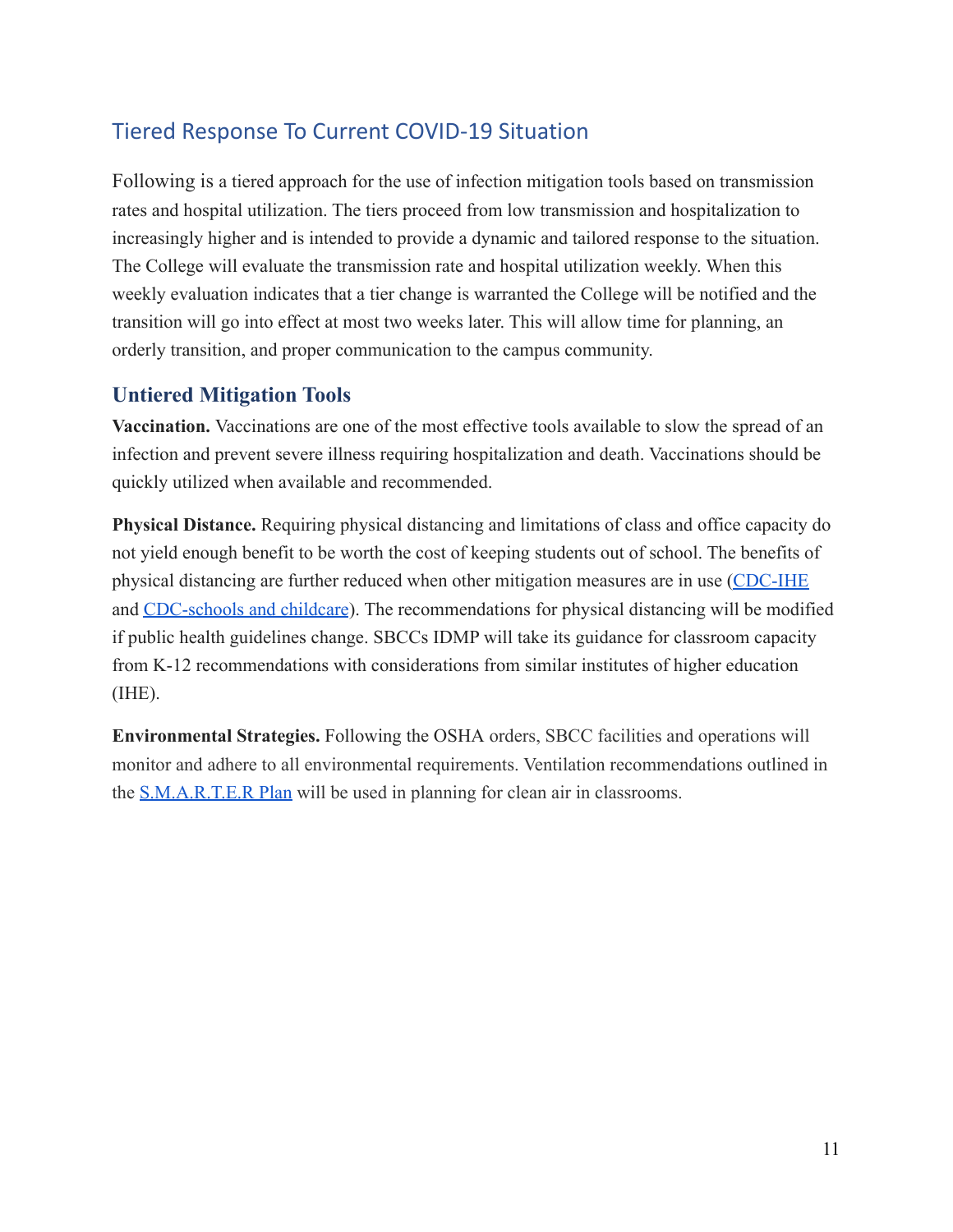## <span id="page-11-0"></span>Tier 1: Low Community Level

When the community level is low there will be a strong emphasis on personal risk assessment and supporting the individuals that are themselves at risk for severe outcomes and illness if they are infected. At this level mitigation strategies that interfere with student access to on campus resources cause more harm than benefit.

## <span id="page-11-1"></span>**Health Screening**

**Requirement.** Cleared4, or a similar platform, will remain in use for contact tracing, testing, and immunization record keeping, but will not be actively monitored via a check-in process. People should continue to use daily health screening to record COVID-19 symptoms and positive test results to facilitate followup for COVID-19 related resources and excused absences. SI/President will decide based on public health guidance and Community Levels to end its use or to continue utilizing its functions in December 2022.

#### <span id="page-11-2"></span>**Testing**

**Requirement.** Focused testing as indicated for contact tracing and departmental needs. Those with an [elevated risk](https://www.cdc.gov/coronavirus/2019-ncov/need-extra-precautions/people-with-medical-conditions.html) for contracting, transmitting, or becoming seriously ill should also be tested on a *serial basis* (e.g. unvaccinated or those with a [risk assessment](https://19andme.covid19.mathematica.org/) score greater than 50)*.* Any required testing must be equitably accessible or it cannot be required.

**Logistics.** Maintain testing availability to meet the demands that are required by those who need to be regularly tested to protect themselves and those vulnerable to serious illness.

**Rationale.** The Superintendent/President along with the public health department and Cal-OSHA will provide guidance on who will be required to test and the frequency of testing when transmission and hospital usage rates are low ([Guidance for Institutions of Higher](https://www.cdc.gov/coronavirus/2019-ncov/community/colleges-universities/considerations.html#anchor_1643909243224) [Education\)](https://www.cdc.gov/coronavirus/2019-ncov/community/colleges-universities/considerations.html#anchor_1643909243224) in order to balance the need for testing with the SBCC mission.

### <span id="page-11-3"></span>**Masking**

**Requirement.** Follow Center for Disease Control (CDC) California Department of Public Health (CDPH), and Santa Barbara County Department of Public Health (SBCDPH) guidance for higher education institutions.

Logistics. Provide masks as needed. Provide individuals with a [risk assessment](https://19andme.covid19.mathematica.org/) analysis tool and recommendations on how best to protect themselves based on their personal risk factors.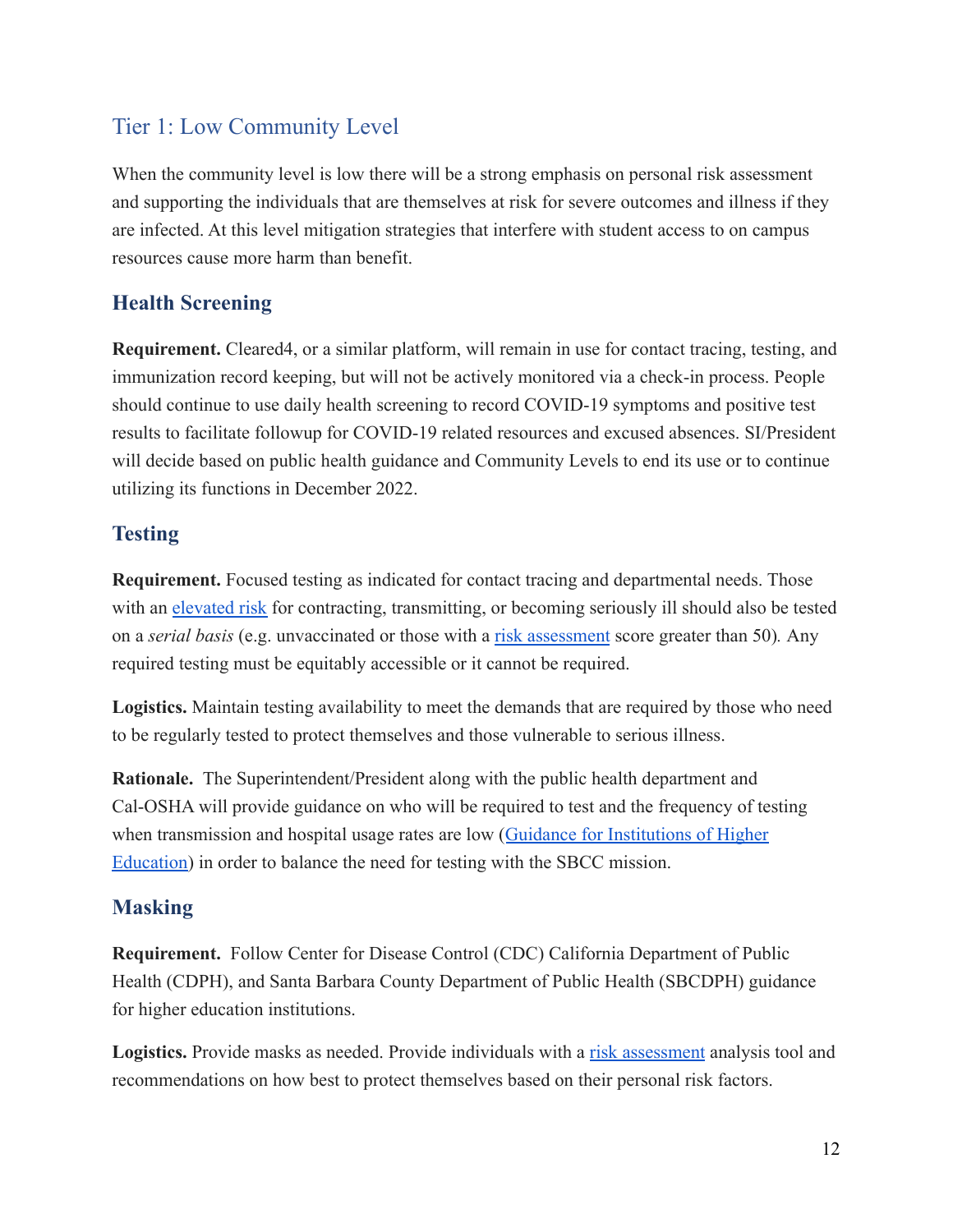**Rationale.** Providing education and context of risk, based on individual risk assessments will ensure that those at risk for serious illness are provided with the appropriate level of protection.

## <span id="page-12-0"></span>**Contact Tracing**

**Requirements.** Department specific contact tracing is handled either via staff capacity assigned within the department or in case of a very limited need, carried out by Human Resources. SBCC Risk Manager, responsible for CalOSHA compliance, will provide updates on any regulatory changes requiring a process adjustment. COVID-19 diagnostics and medical/behavioral guidance will be provided through the regular health care system.

#### **Logistics.**

- Department supervisors in consultation with the HR director and Risk Manager will determine if the contact tracing needs require a specific assignment of P/T contact tracing capacity within the department.
- COVID-19 specific policies and CT protocols will be incorporated into the department's policies and standard operating procedures.
- A portion of the district's Higher Education Emergency Relief Funds (HEERF) was provided and reallocated to the department(s) to cover expenses related to COVID-19 response in general, including the contact tracing work, in fiscal year 2021-22.
- In cases, where the extent of the need does not require a CT activity on a departmental level, HR will assign capacity to carry out the CT work and where applicable COVID-19 reporting to the SBCPHD.
- Hotline will remain available on a limited basis via an email or an up-to-date, regularly updated Frequent Questions and Answers.
- The regular healthcare system will continue to be the main provider of health services, including for COVID-19.

**Rationale.** The rare and sporadic nature of COVID-19 infections will no longer require an independent structure solely dedicated to COVID-19, including, but not limited to, contact tracing. At that point, a careful cost and benefit analysis of Cleared4 should lead to a formal decision regarding long-term use of this platform by SBCC.

#### <span id="page-12-1"></span>**Public Access**

All visitors will be required to follow specific guidance for large group meetings, and requests of faculty and staff members to wear masks if requested.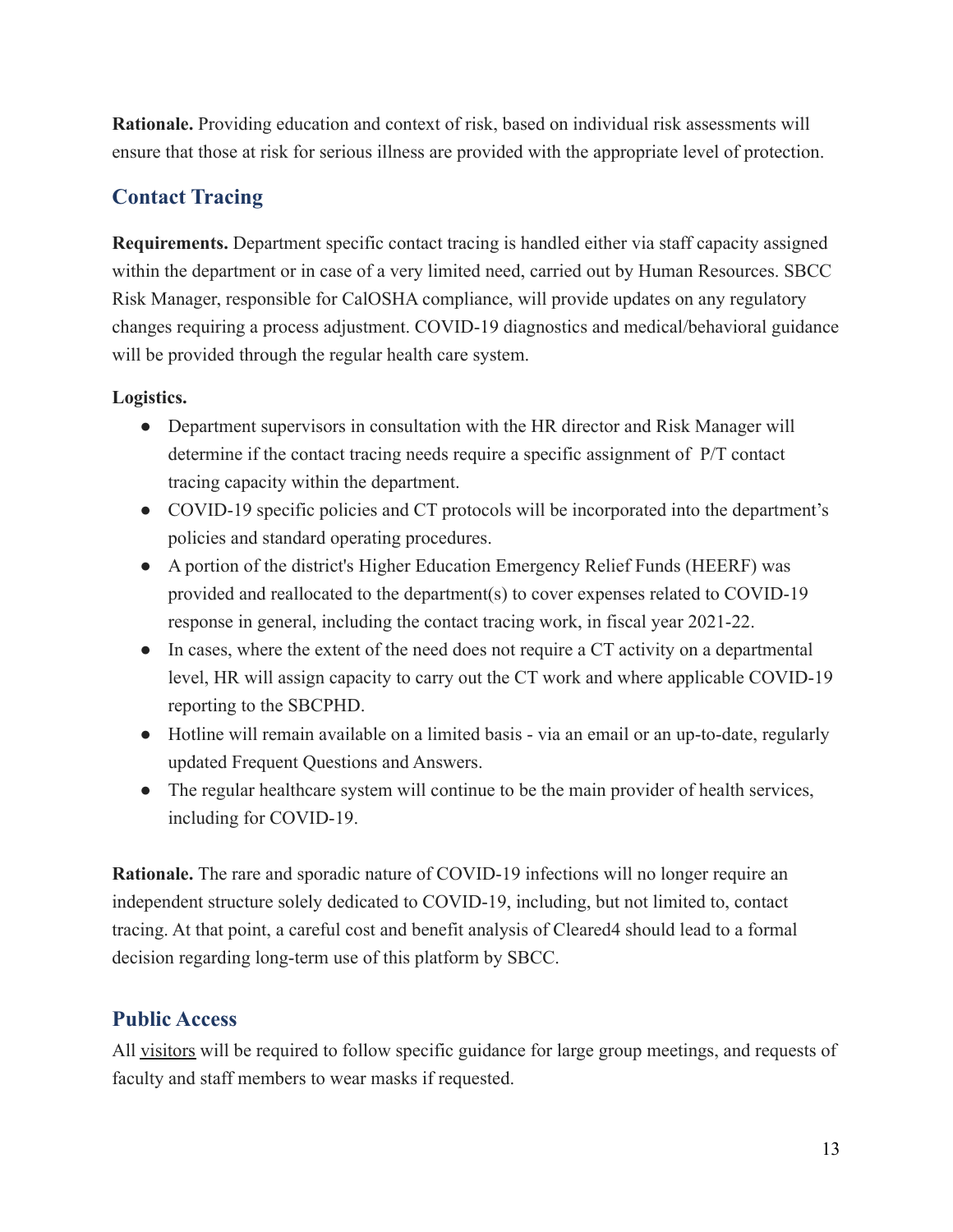## <span id="page-13-0"></span>Tier 2: Medium Community Level

When community levels are medium, there will be a strong emphasis on self protection and the preservation of healthcare and community systems by reducing transmission levels while also minimizing disruptions to the SBCC mission.

## <span id="page-13-1"></span>**Health Screening**

**Requirement.** Cleared4, or a similar platform, will be in use for contact tracing, testing, and immunization record keeping, and it will be actively monitored via a check-in process. Daily health screening will be used to record COVID-19 symptoms and positive test results to facilitate followup for COVID-19 related resources and excused absences.

### <span id="page-13-2"></span>**Testing**

**Requirement.** Focused weekly testing of individuals at an [elevated-risk](https://www.cdc.gov/coronavirus/2019-ncov/need-extra-precautions/people-with-medical-conditions.html) for contracting, spreading, or becoming seriously ill (e.g., *Not fully vaccinated*, individuals who are unable to mask when in close contact to others, those at an [elevated risk](https://www.cdc.gov/coronavirus/2019-ncov/need-extra-precautions/people-with-medical-conditions.html) of severe infection). Testing must be equitably accessible or it cannot be required.

**Logistics**. Testing must be implemented and framed to offer access to testing to the most underserved populations and those at greatest need for this service. Prioritizing access to at risk populations. Requirements should not interfere with access to services. If individuals cannot adhere to these requirements services need to adapt to continue meeting SBCC missions.

**Rationale.** The California [SMARTER](https://files.covid19.ca.gov/pdf/smarterplan.pdf) plan provided information on the disproportionate effects the pandemic had on historically underserved, low-income, and disabled Californian communities. This plan will aim to improve equity in our prevention and safety mitigation strategies.

### <span id="page-13-3"></span>**Masking**

**Requirement.** N95, KN95, or KF94 masks are required indoors. Note: employees may take off their masks, unless prohibited by current SBCPHD guidance, during instruction when a HEPA air purifier is in place and the amount of distance between the employee and others in the room is greater than 6 feet or 2 meters.

**Logistics.** N95, KN95, or KF94 masks will be provided as needed.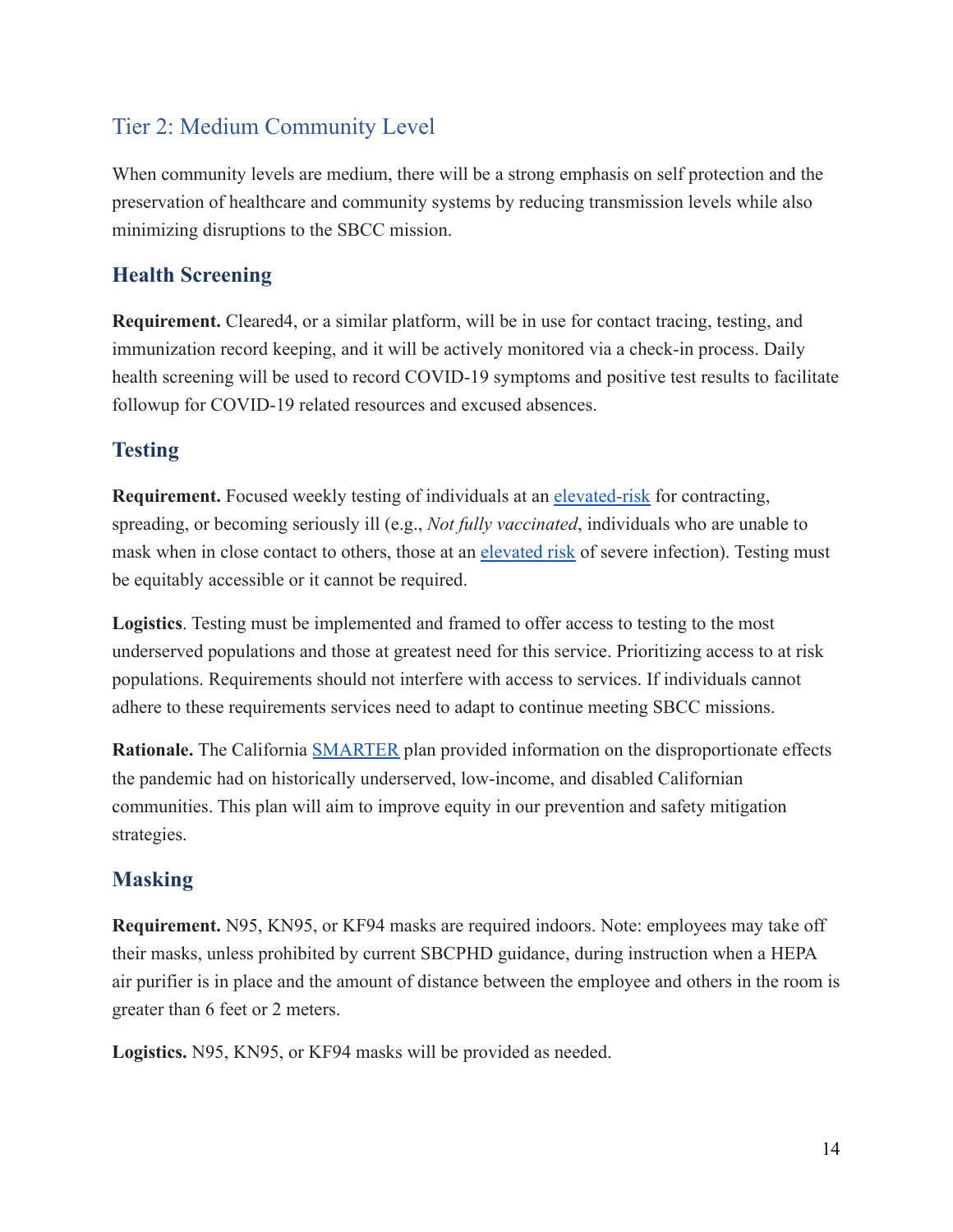**Rationale.** For airborne transmission only respirators provide a sufficient level of personal protection when in an enclosed space. Here is an article with links to guide instructors on respirator use in the classroom: [The Conversations](https://theconversation.com/time-to-upgrade-from-cloth-and-surgical-masks-to-respirators-your-questions-answered-174877). In order to provide the optimal level of personal protection a respirator can be *fit tested* at a local occupational health or urgent care clinic.

## <span id="page-14-0"></span>**Contact Tracing**

Please follow the **[Employee Contact Tracing](https://docs.google.com/document/d/1I-rEBeHKtCerifv_VlI9meV9N35iQbyN/edit) or Student [Contact Tracing](https://docs.google.com/document/d/17SO7t6KLX68ooH1XMKgrkOiiMLs7Mm6X/edit) guidelines.** 

**Requirements.** SBCC Risk Manager is responsible for CalOSHA compliance monitoring and will alert the Contact Tracing team to any regulatory changes requiring a process adjustment.

**Logistics.** Limited contact tracing/COVID-19 Hotline team continues to provide the individual contact tracing or group-tracing services as appropriate. Updated, accurate website and publicly available protocols closely referencing/linking to the SBCPHD guidelines will provide the main source of information with the contact tracers addressing case/contact specific guidance.

**Rationale.** As the cases decline and the communal level of information/experience with COVID-19 mitigation strategies grow, there is less need for an individual case by case accompaniment.

### <span id="page-14-1"></span>**Public Access**

All visitors (age 5+) will provide *proof of full vaccination* OR a *negative COVID-19 PCR test (as available and recommended) OR proof of recovery* within the past 90 days, if they are going to be indoors for more than 15 minutes, and wear face coverings as required.

All vendors, student visitors or persons entering a campus building for purposes directly involving SBCC missions will be screened by either the college check-in staff or the department that they are serving based on the *level of exposure* that they possess, and wear a face coverings as required.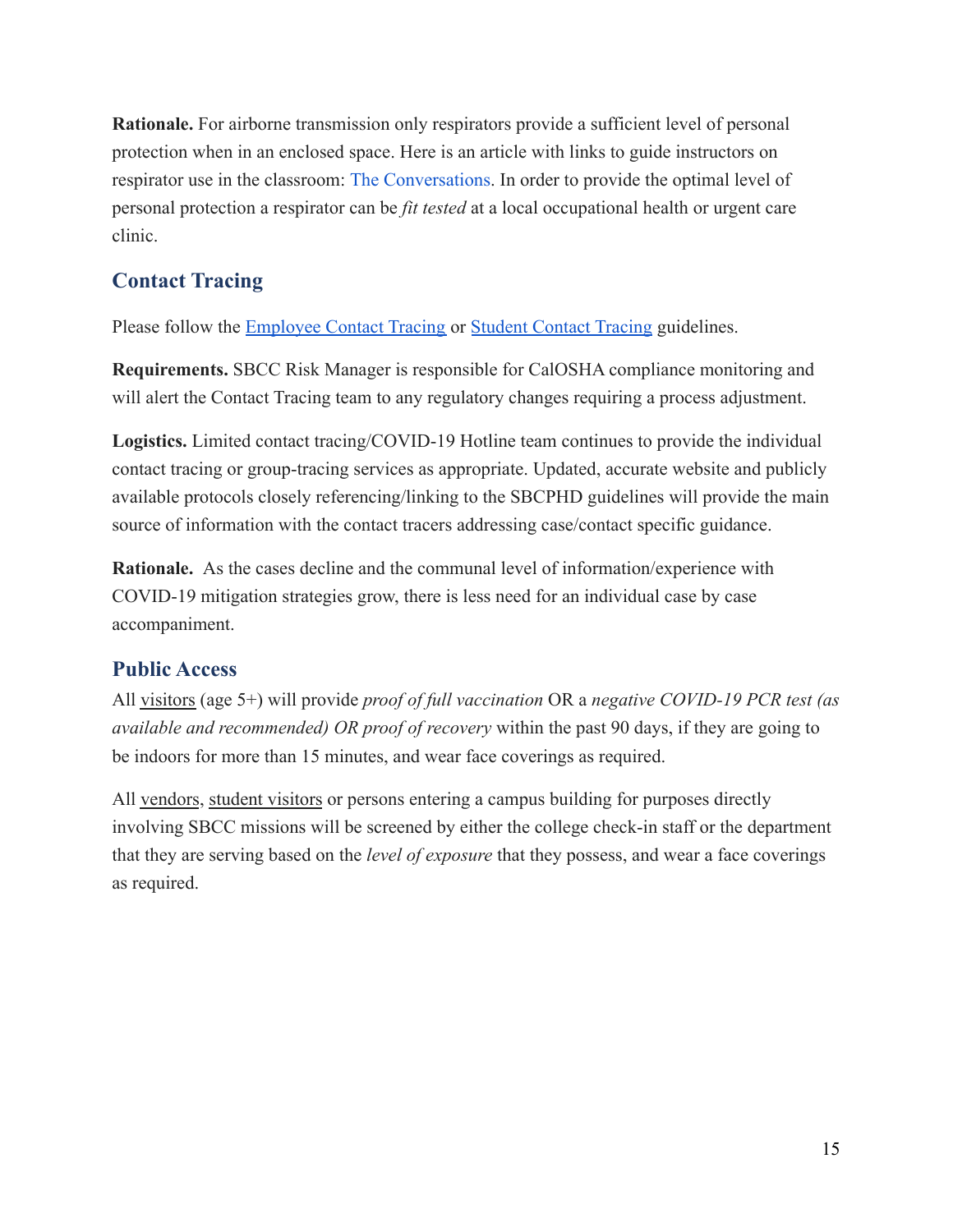# <span id="page-15-0"></span>Tier 3: High Community Level

At this level SBCC mitigation strategies will be implemented to protect vulnerable populations and healthcare systems by ensuring universal precautions be taken and implemented community wide.

### <span id="page-15-1"></span>**Health Screening**

**Requirement.** Cleared4, or a similar platform, will be in use for contact tracing, testing, and immunization record keeping, and it will be actively monitored via a check-in process. Daily health screening will be used to record COVID-19 symptoms and positive test results to facilitate followup for COVID-19 related resources and excused absences.

### <span id="page-15-2"></span>**Testing**

**Requirement.** Universal weekly testing or as often as possible based on logistics and resources. Testing must be equitably accessible if it is going to be required (e.g., weekly molecular testing or daily testing for rapid less sensitive tests). The goal is to provide testing access to as many individuals as possible.

**Logistics.** Testing will be done in advance and uploaded to an appropriate online platform and/or performed on arrival to campus as logistics allow.

**Rationale.** Large scale testing allows for SBCC to stay operational even in the event of a high community level. Providing and requiring testing will be implemented to prioritize equity and will be focused on providing access to underserved populations that are disproportionately impacted by health emergencies. All efforts will be supportive and not punitive.

### <span id="page-15-3"></span>**Masking**

**Requirement.** N95, KN95, or KF94 masks are required indoors and encouraged whenever there is risk of exposure. Surgical or multi layer masks without holes or vents are only permitted for outdoor classes and events, when physical distancing is not possible.

**Logistics.** N95, KN95, or KF94 masks will be provided as needed and available.

**Rationale.** Universal masking requirements reduce transmission in public settings ([Nature\)](https://www.nature.com/articles/s41398-022-01814-3). Properly fitting respirators provide the highest level of protection against SARS-CoV-2 and other airborne contagions. SBCC also allows these types of masks based on availability, fit, and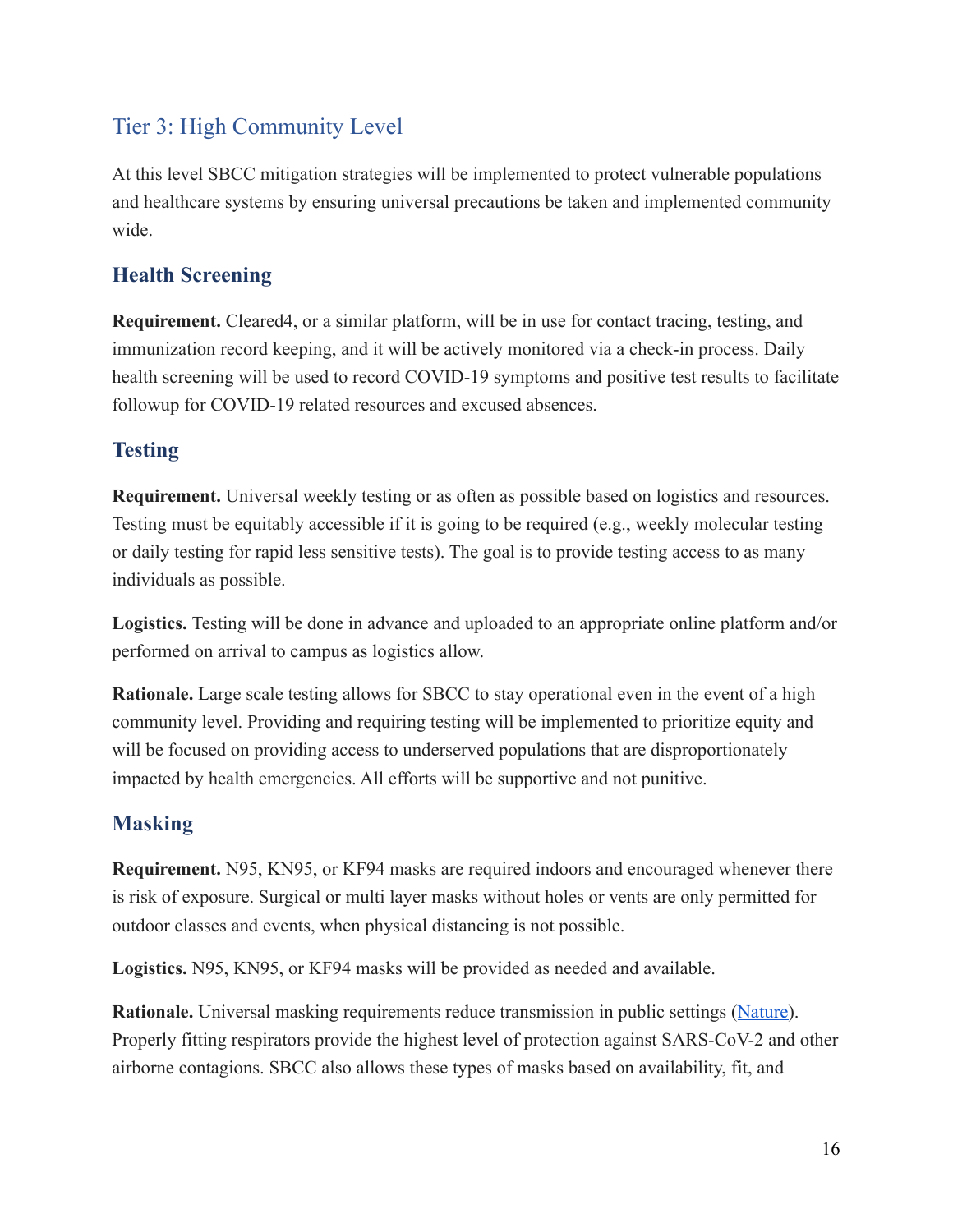preferences: 1st, DL2, DL3, DS2, DS3, FFP2, FFP3, KN100, KP95, KP100, P2, P3, PFF2, PFF3, R95, and Special.

#### <span id="page-16-0"></span>**Environmental**

Continue following the guidelines provided by OSHA and the public health department.

#### <span id="page-16-1"></span>**Contact Tracing**

Please follow the [Employee Contact Tracing](https://docs.google.com/document/d/1I-rEBeHKtCerifv_VlI9meV9N35iQbyN/edit) or Student [Contact Tracing](https://docs.google.com/document/d/17SO7t6KLX68ooH1XMKgrkOiiMLs7Mm6X/edit) guidelines.

**Requirements.** SBCC Risk Manager & Deputy Title IX Coordinator responsible for CalOSHA compliance monitoring will alert the Contact Tracing to any regulatory changes requiring a process adjustment.

**Logistics.** A high level of community transmission requires a dedicated, well-staffed contact tracing team and expanded hotline response capacity to respond to the high needs in the community, not only in terms of the proper COVID-19 response protocols, but also in terms of support and access to other services.

#### **Rationale.**

As the level of infection in the community rises, more and more communal capacity is tied to having to address their own personal circumstances. A dedicated COVID-19 contact tracing team is important to curb the infection spread and break the chain of transmission as well as to support and connect the cases/contacts with services needed to make their isolation/quarantine possible.

#### <span id="page-16-2"></span>**Public Access**

All visitors (age 5+) will provide *proof of full vaccination* AND a *negative COVID-19 PCR test (as available and recommended) OR* proof of recovery within the past 90 days, if they are going to be indoors for more than 15 minutes, and wear face coverings as required.

All vendors, student visitors, or persons entering a campus building for purposes directly involving SBCC missions will be screened by either the college check-in staff or the department that they are serving based on the *level of exposure* (see Appendix A) that they possess, and wear a face coverings as required.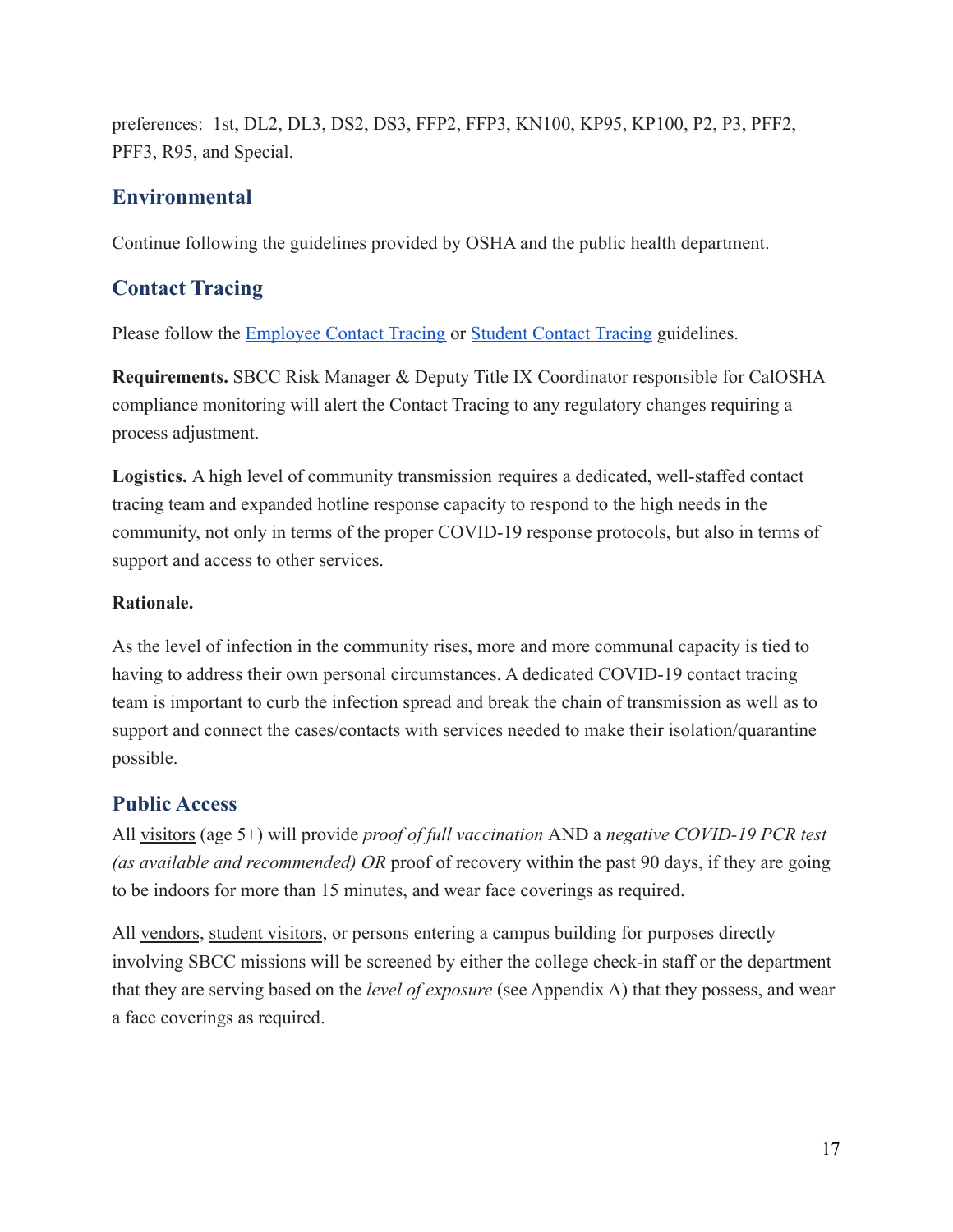## <span id="page-17-0"></span>Post-Pandemic

This period will be communicated by the Public Health Department.

## <span id="page-17-1"></span>**Testing**

SBCC will maintain an adequate supply of tests for the students they serve. Additional test reserves will be distributed to departments as needed and in compliance with the terms of use.

### <span id="page-17-2"></span>**Masking**

SBCC campus safety will maintain an adequate supply of PPE for distribution as needed for either air quality issues or infection prevention needs.

## <span id="page-17-3"></span>**Contact Tracing**

Human Resources assumes responsibility for any necessary contact-tracing activity related to CalOSHA compliance. COVID-19 diagnostics and medical/behavioral guidance will be provided through the regular health care system. Human Resources will assign or hire staff as needed to meet the contact tracing needs based on seasonal or episodic requirements.

#### <span id="page-17-4"></span>**Public Access**

All vendors, visitors, and student visitors will comply with the minimum safety measures indicated by their personal risk factors and public health guidance.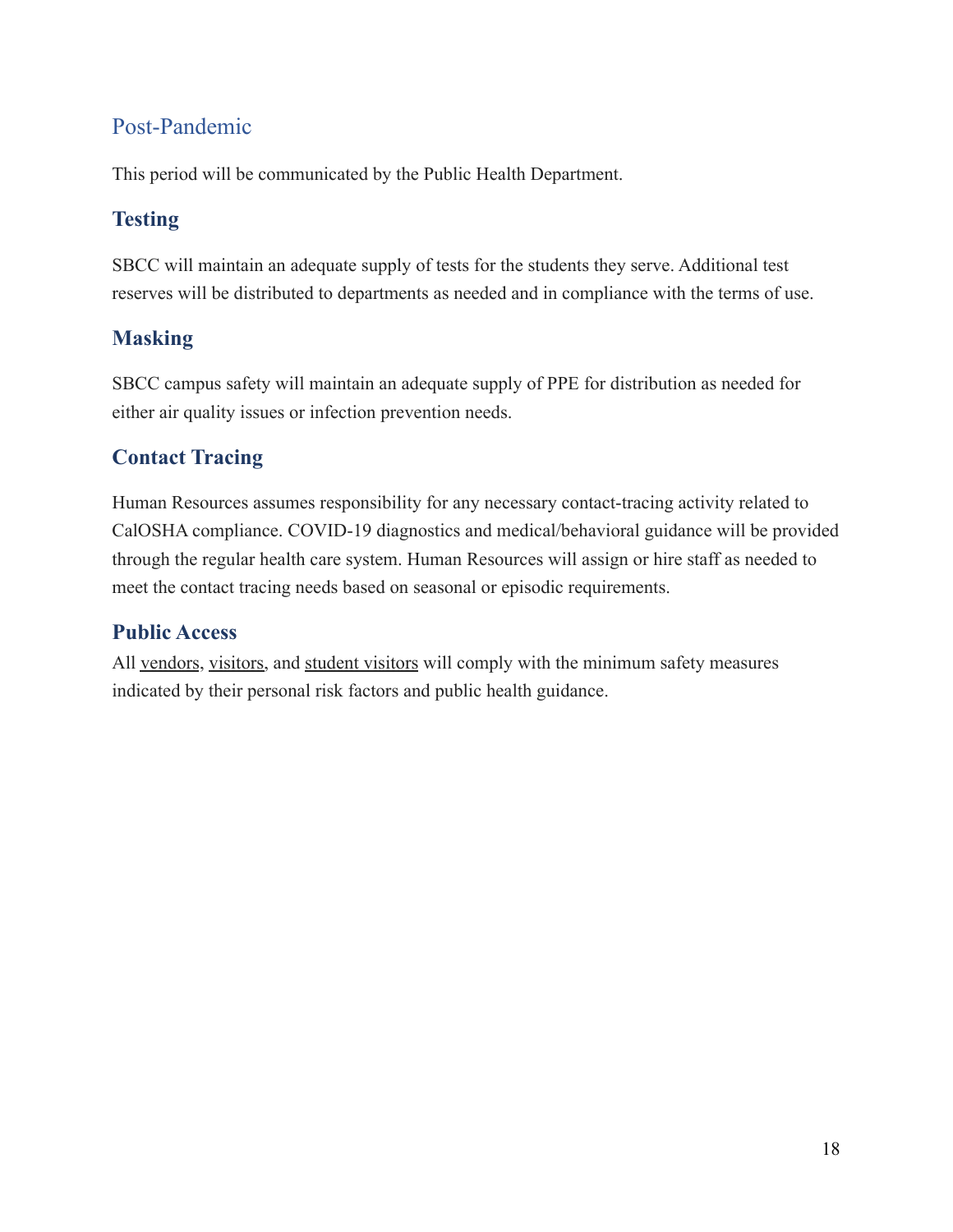## <span id="page-18-0"></span>**Glossary**

**Emergency use authorization** (EUA) is a designation used for the use of medical countermeasures for public health emergencies and is designated when a countermeasure has been proven safe and effective but has not completed the full FDA application and review for full FDA approval. EUA can only be used when there is a public health emergency declaration by the Secretary of HHS.

**Exemptions** will be accepted for all legally required and medically recommended reasons. There are multiple vaccines that do not have religious or philosophical exemption protection under the law in California, COVID-19 vaccines not on that list and continue to have these exemptions. SBCC will allow for these exemptions as necessary in order to meet its mission ([Section](https://leginfo.legislature.ca.gov/faces/codes_displayText.xhtml?lawCode=HSC&division=105.&title=&part=2.&chapter=1.&article) [120325](https://leginfo.legislature.ca.gov/faces/codes_displayText.xhtml?lawCode=HSC&division=105.&title=&part=2.&chapter=1.&article)).

**Fit testing** ensures proper fit and seal of respirators to achieve maximal personal protection. For more information on fit testing please visit OSHA [Fit Testing.](https://www.osha.gov/laws-regs/regulations/standardnumber/1910/1910.134AppA)

**Focused** groups include those at [elevated risk](https://www.cdc.gov/coronavirus/2019-ncov/need-extra-precautions/people-with-medical-conditions.html) for either spreading the pathogen or becoming seriously ill from the disease (e.g., high-risk unvaccinated individuals, groups traveling together, participants in unmasked activities, those with a known or potential risk for exposure, classes with elderly or very young students).

**Fully Vaccinated:** A person is fully vaccinated two weeks after receiving all recommended doses in their [primary series](https://www.cdc.gov/coronavirus/2019-ncov/vaccines/stay-up-to-date.html#primaryseries) of a COVID-19 vaccine.

**Inconclusive results** are not considered negative results and can either indicate a person is in the earliest phase of an infection, post-infectious, or an inadequate test sample. When an individual receives inconclusive results, they should behave as if they are infectious until a conclusive test result is achieved.

**Proof of Recovery** will be a positive PCR test result that is older than 11 days and no older than 90 days or a doctors note

**[Respirators](https://www.merriam-webster.com/dictionary/respirator)** are face masks or devices that are designed to protect the wearer against inhaled particles. Other masks are primarily designed to prevent others from exhaled or expelled particles.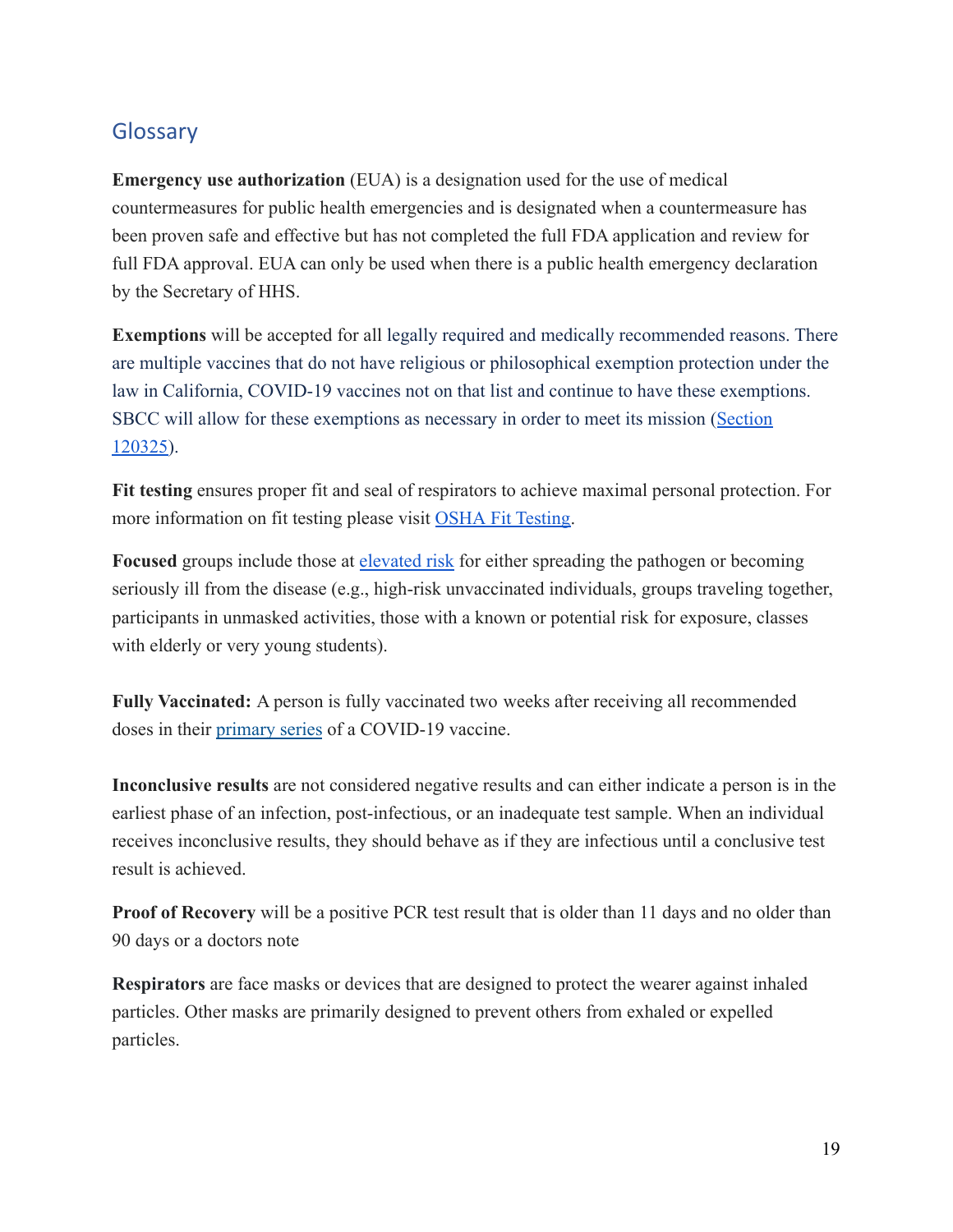**Selective** groups include departments or campuses with unique testing needs or requirements (e.g., athletics, ADN, Radiography).

**Serial testing** is testing that is performed at standardized intervals (e.g., weekly or daily before entering a campus building).

**Student visitors**: enrolled students who are not attending or actively enrolled in face-to-face classes.

**Universal group**: this group includes as many people as possible with as few exceptions as possible. Maintaining exceptions is important to avoid unnecessary conflicts that will distract from the purpose of universal precautions and testing.

**U.S. Food and Drug Administration** (FDA) is a consumer protection agency responsible for regulating foods and drugs marketed and distributed within the United States.

**Vendors**: individuals or groups entering indoor campus building for purposes directly involving SBCC missions will be screened by the college or the department that they are serving based on the level of exposure (see Appendix A) that they possess and the need for the service.

**Viral virulence** includes the manifestations a virus exhibits on its host and is dependent on the host's susceptibility to the virus. This is simply understood as how sick a virus is able to make the individuals it infects.

**Visitor**: individuals or groups entering indoor campus buildings on a voluntary basis (e.g. events or meetings), who will interact with SBCC students or staff.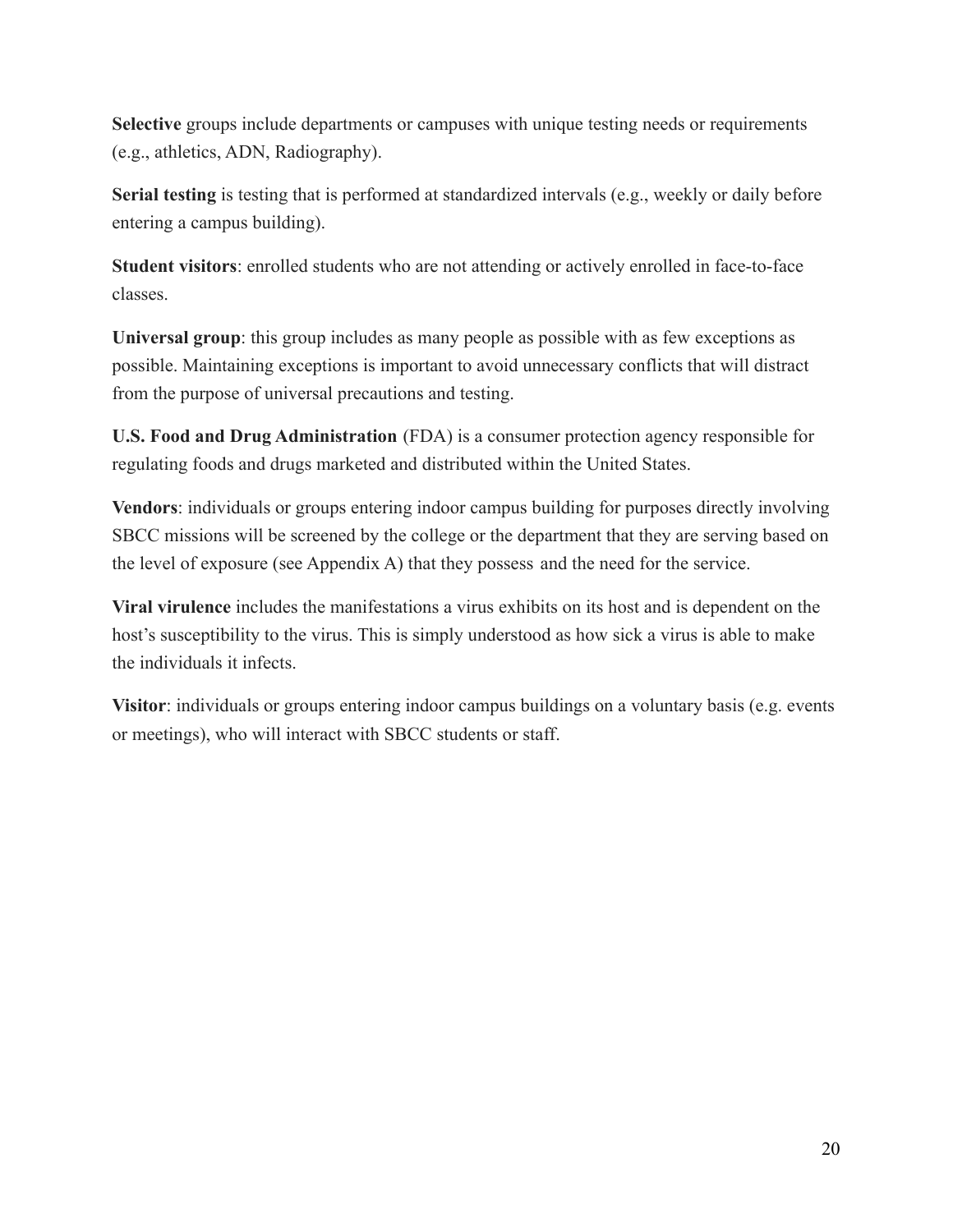## <span id="page-20-0"></span>Appendix A - Level of Exposure and Public Access

**Level of exposure** and need of service: Indoors Only

- < 15 min in a 24 hour period: no screening is necessary (e.g., bathroom use, deliveries, item pick-up)
- $-$  > 15 min and < 1 day: With prior notice and if the vendor/student visitor organization has similar infection prevention requirements no screening is needed, if not, screen for vaccination or negative test results or recent recovery (<90 days). If neither a test result or vaccine card is available, a department can provide a rapid antigen test (as available) to be used prior to entering a building, and require the use of the highest level mask available while on campus (e.g., individuals coming from other schools or organizations, contract workers, support personnel, student visitors, etc.).
- > 1 day in a week will follow all SBCC infection prevention requirements unless the vendor/visitor organization has similar infection prevention requirements (e.g., multi-day volunteers, contract workers, shipping and receiving personnel, etc.).
- Note: If the level of need for the provided services immediately impacts SBCC missions no screening is required until SBCC's ability to achieve its missions are restored (e.g., safety, facilities, information technology).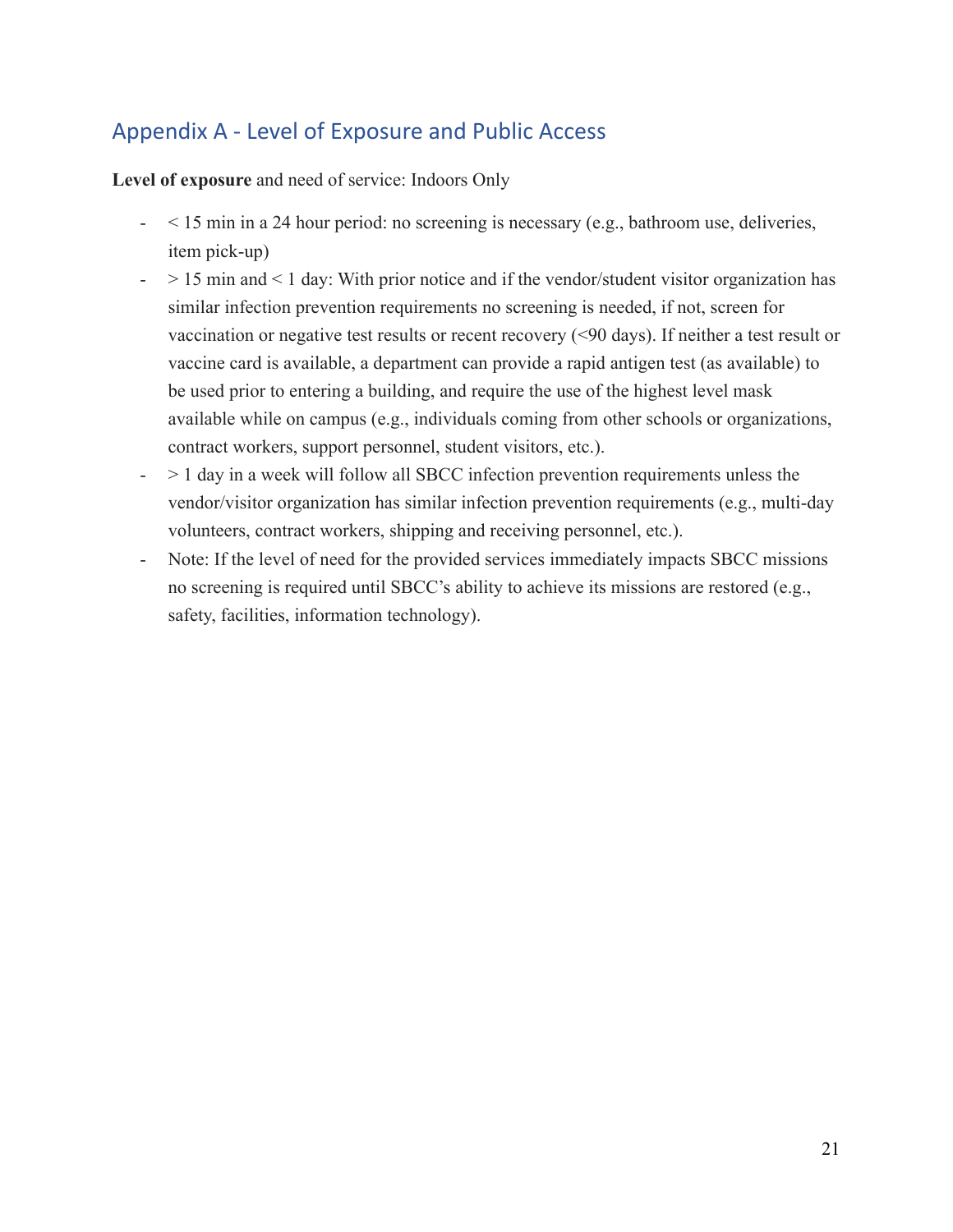## <span id="page-21-0"></span>Appendix B - Board Resolution #1

#### **RESOLUTION OF THE GOVERNING BOARD OF THE SANTA BARBARA COMMUNITY COLLEGE DISTRICT**

#### Resolution No. 1 COVID-19 Immunization

**WHEREAS**, Santa Barbara County, along with the rest of California and the U.S., is in the midst of a world- wide COVID-19 pandemic that has resulted in over 600,000 U.S. deaths to date; and

**WHEREAS**, the Governing Board (Board) of the Santa Barbara Community College District (SBCC) has a responsibility to provide for the health and safety of its students and employees; and

**WHEREAS**, on May 27, 2021, the Board approved a motion urging that all students and employees receive COVID-19 vaccinations; and

**WHEREAS**, after May 27, 2021, a surge of COVID-19 infections has occurred, including in Santa Barbara County, largely resulting from the Delta variant, also known as B.1.617.2, a highly transmissible variant of the virus that impacts young and old; and

**WHEREAS**, the vast majority of serious COVID-19 infections leading to hospitalization and death are currently occurring in individuals who have not been vaccinated against COVID-19; and

**WHEREAS**, a high percentage of persons have not been vaccinated against COVID-19, contributing to the recent surge of new COVID-19 cases; and

**WHEREAS**, some employees, students, and community members (for reasons not in their control) are vulnerable to serious COVID-19 infections such as those who are immunocompromised, those who cannot be vaccinated due to medical conditions, and children under 12 years old who are not currently eligible for vaccination; and

**WHEREAS**, Acting California Community College Chancellor Daisy Gonzales and the California Community College Board of Governors President Pamela Haynes have urged all local community college districts to adopt vaccine requirements with flexibility where vaccines are not possible due to medical conditions or sincerely held religious beliefs; and

**WHEREAS**, three COVID-19 vaccines have received Emergency Use Authorization (EUA) from the U.S Food and Drug Administration (FDA) and proven to be highly effective in protecting against COVID-19 infections with resulting serious illnesses, hospitalizations, and deaths; and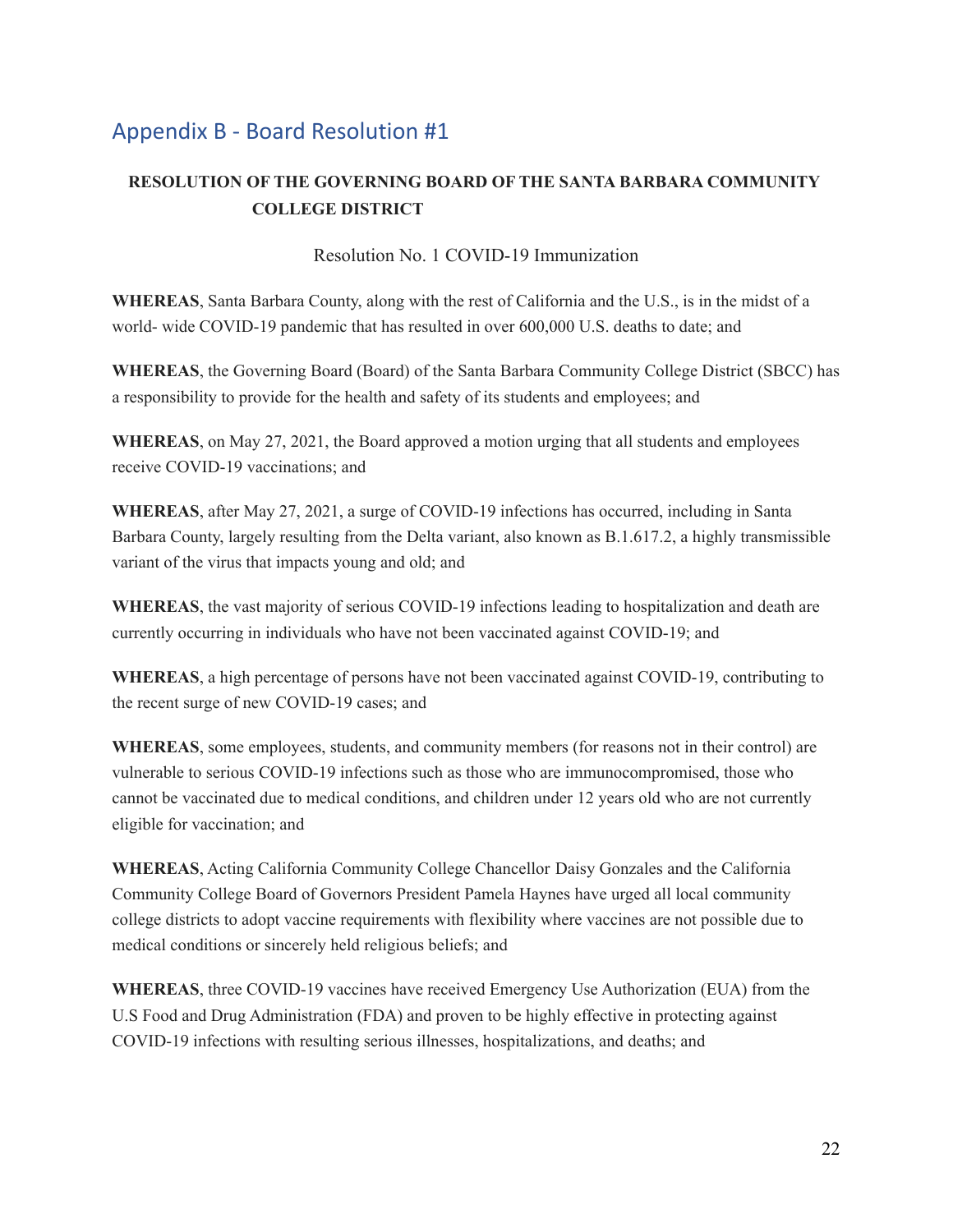**WHEREAS**, the overwhelming scientific evidence has established that the now EUA approved COVID-19 vaccines are safe and effective, and have been authorized for use by the FDA and recommended by the Centers for Disease Control and Prevention (CDC) for all, except in the case of children under 12 years old and certain others; and

**WHEREAS**, full authorization from the FDA for the use of these vaccines is expected soon; and

**WHEREAS**, the Board has a responsibility to minimize the outbreak and spread of COVID-19 infections at SBCC; and

**WHEREAS**, on-campus in-person instruction poses a significant increased risk of COVID-19 infections among unvaccinated individuals including infections that lead to hospitalization and/or death; and

**WHEREAS**, a significant majority of SBCC employees and SBCC employee organizations support the adoption of a vaccination requirement among all students and employees and the public on campus locations at the earliest possible time; and

**WHEREAS**, SBCC is offering a robust number of online classes for students who prefer that option; and

**WHEREAS**, COVID-19 vaccination requirements have been ruled to be legally permissible in recent cases.

**THEREFORE, BE IT RESOLVED**, that the Board of Trustees of the Santa Barbara Community College District finds and orders that:

- 1. There exists a health emergency that requires action to safeguard students and employees against risks of infection, illness, hospitalization, and death from COVID-19.
- 2. All students and employees and members of the public present in any campus building or SBCC teaching location will be required to be vaccinated against COVID-19 on or before October 1, 2021, or upon the announcement of at least one COVID-19 vaccine that has received final FDA approval, whichever comes earlier, or have an approved exemption. Members of the public include prospective students, visitors, lessees and students of lessees, but may exclude short- term deliveries and other visits that present minimal risk as stated in 6 below.
- 3. On or before October 1, 2021, or upon issuance of final FDA approval for at least one COVID-19 vaccine, whichever comes earlier, all students and employees and members of the public must provide valid documentation of "full" COVID-19 vaccination (as defined by the U.S. Center for Disease Control) to SBCC as a condition of (a) entering an SBCC campus building, (b) attending an in-person SBCC class, or (c) using a service located off-campus or obtain an approved exemption based on medical, disability, or religious grounds, or a deferral based on pregnancy.
- 4. As of October 1, 2021, or upon issuance of final FDA approval for at least one COVID-19 vaccine, whichever comes earlier, students and employees, and members of the public who have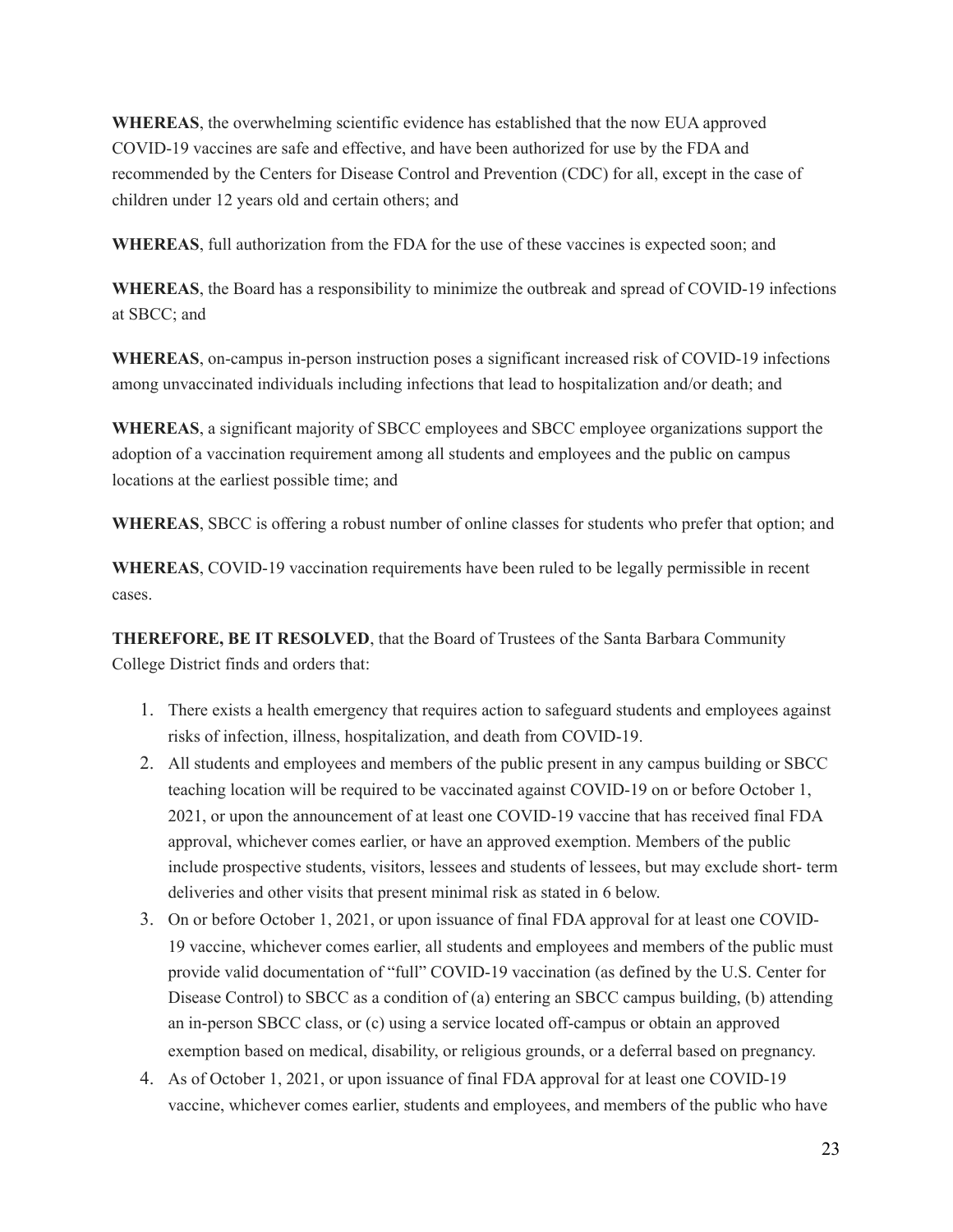not received the COVID-19 vaccine but have an approved exemption, as stated in 3 above, may be present on district property or participate in college activities only if they (a) wear N95 Masks at all times while on SBCC property or SBCC teaching locations; and (b) provide SBCC with negative test results each week for COVID-19.

- 5. SBCC administration is directed to promptly develop written procedures for the implementation of this Resolution, including implementation measures required between the date of this Resolution and on and after October 1, 2021, and take all actions necessary to implement and enforce these requirements and to make provision for medical and religious exemptions or deferrals.
- 6. All students, employees, and members of the public and others coming onto an SBCC property or teaching location shall also wear face coverings in indoor settings, except while eating or drinking, and adhere to social distancing in accordance with recommendations of the CDC.
- 7. The Board hereby delegates to the current Interim Superintendent/President and successors the authority to implement, enforce, and modify these requirements in accordance with their purpose, including based upon changing conditions, and to maintain, at a minimum, conformance with the requirements of the Santa Barbara County Health Department and other applicable authorities. The Interim Superintendent/President is authorized to direct a return to online for any in-person class or department where three or more students or employees test positive for COVID-19 within one week. The Interim Superintendent/President, in consultation with the Santa Barbara County Health Department, will limit all or most in-person classes or departments to online if a large-scale outbreak of COVID-19 occurs among students and/or employees or if the Interim Superintendent/President or successor believes that continued in-person operation(s) would be unsafe.

The foregoing RESOLUTION was adopted by the Board of Trustees of the Santa Barbara Community College District at a meeting of the Board duly called and held on the 5th day of August, 2021, by the following vote, to wit:

Ayes: Trustee Everett, Trustee Abboud, Trustee Miller, Trustee Haslund, Trustee Parker, Trustee Croninger

Noes: Trustee Gallardo

Absent: None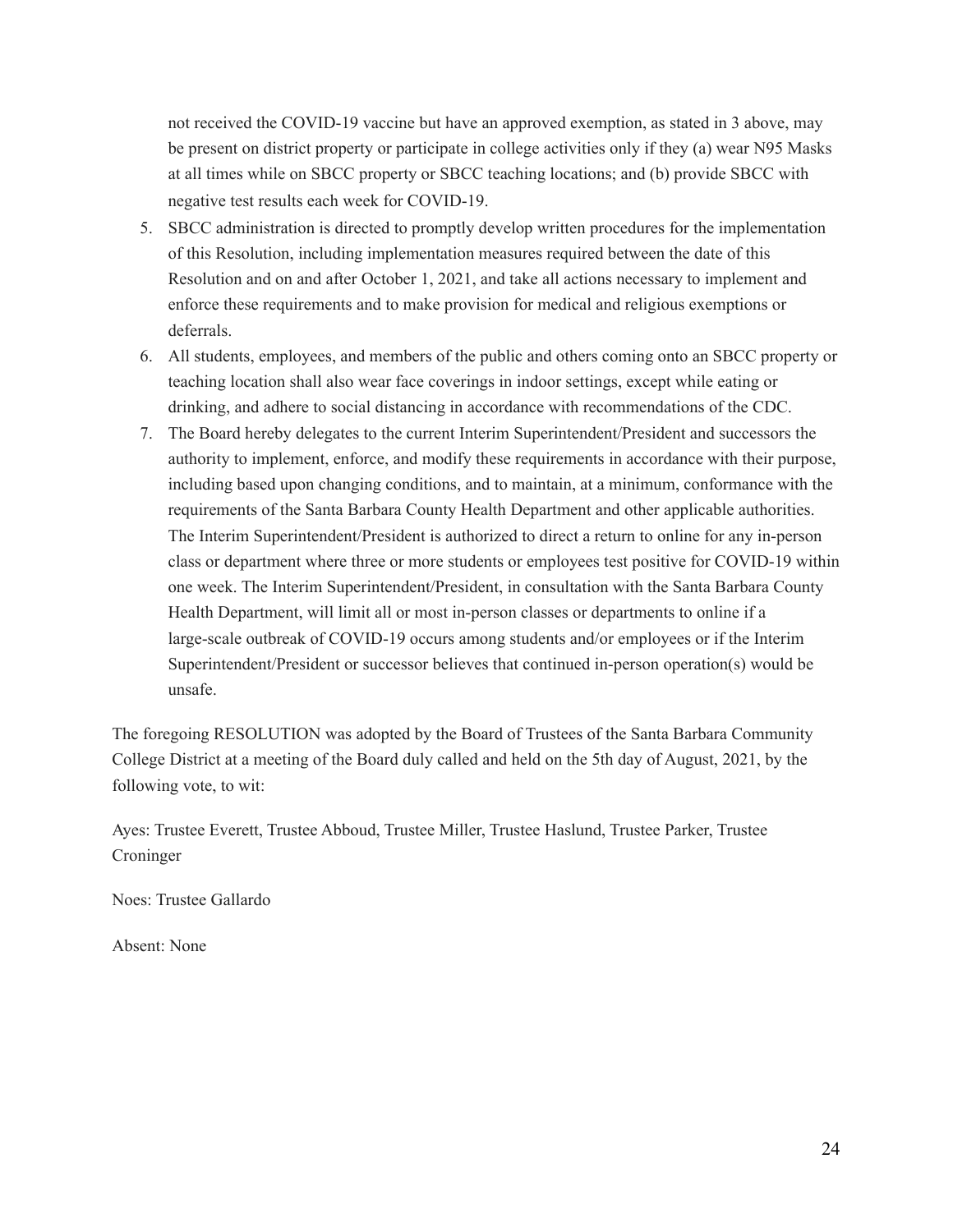| COVID-19<br>Community<br>Level | Individual- and household-level<br>prevention behaviors                                                                                                                                                                                                                                                                                                                                                                                                                                                                                                                                                                                                                       | Community-level prevention<br>strategies (as recommended by state<br>or local authorities)                                                                                                                                                                                                                                                                                                                                                                                                                                                                                                                                                                         |
|--------------------------------|-------------------------------------------------------------------------------------------------------------------------------------------------------------------------------------------------------------------------------------------------------------------------------------------------------------------------------------------------------------------------------------------------------------------------------------------------------------------------------------------------------------------------------------------------------------------------------------------------------------------------------------------------------------------------------|--------------------------------------------------------------------------------------------------------------------------------------------------------------------------------------------------------------------------------------------------------------------------------------------------------------------------------------------------------------------------------------------------------------------------------------------------------------------------------------------------------------------------------------------------------------------------------------------------------------------------------------------------------------------|
| Low                            | Stay up to date with<br>COVID-19 vaccines and<br>boosters<br>Maintain improved ventilation<br>throughout indoor spaces<br>when possible<br><b>Follow CDC</b><br>recommendations for isolation<br>and quarantine, including<br>getting tested if you are<br>exposed to COVID-19 or have<br>symptoms of COVID-19<br>If you are<br>immunocompromised or high<br>risk for severe disease<br>Have a plan for rapid<br>$\bigcirc$<br>testing if needed (e.g.,<br>having home tests or<br>access to testing)<br>Talk to your healthcare<br>$\circ$<br>provider about<br>whether you are a<br>candidate for<br>treatments like oral<br>antivirals, PrEP, and<br>monoclonal antibodies | Distribute and administer<br>vaccines to achieve high<br>community vaccination<br>coverage and ensure health<br>equity<br>Maintain improved ventilation<br>in public indoor spaces<br>Ensure access to testing,<br>including through<br>point-of-care and at-home<br>tests for all people<br>Communicate with<br>$\circ$<br>organizations and<br>places that serve<br>people who are<br>immunocompromised<br>or at high risk for<br>severe disease to<br>ensure they know how<br>to get rapid testing<br>Ensure access and equity in<br>vaccination, testing, treatment,<br>community outreach, support<br>services for disproportionately<br>affected populations |

# <span id="page-24-0"></span>Appendix C - CDC recommendations based on Community Level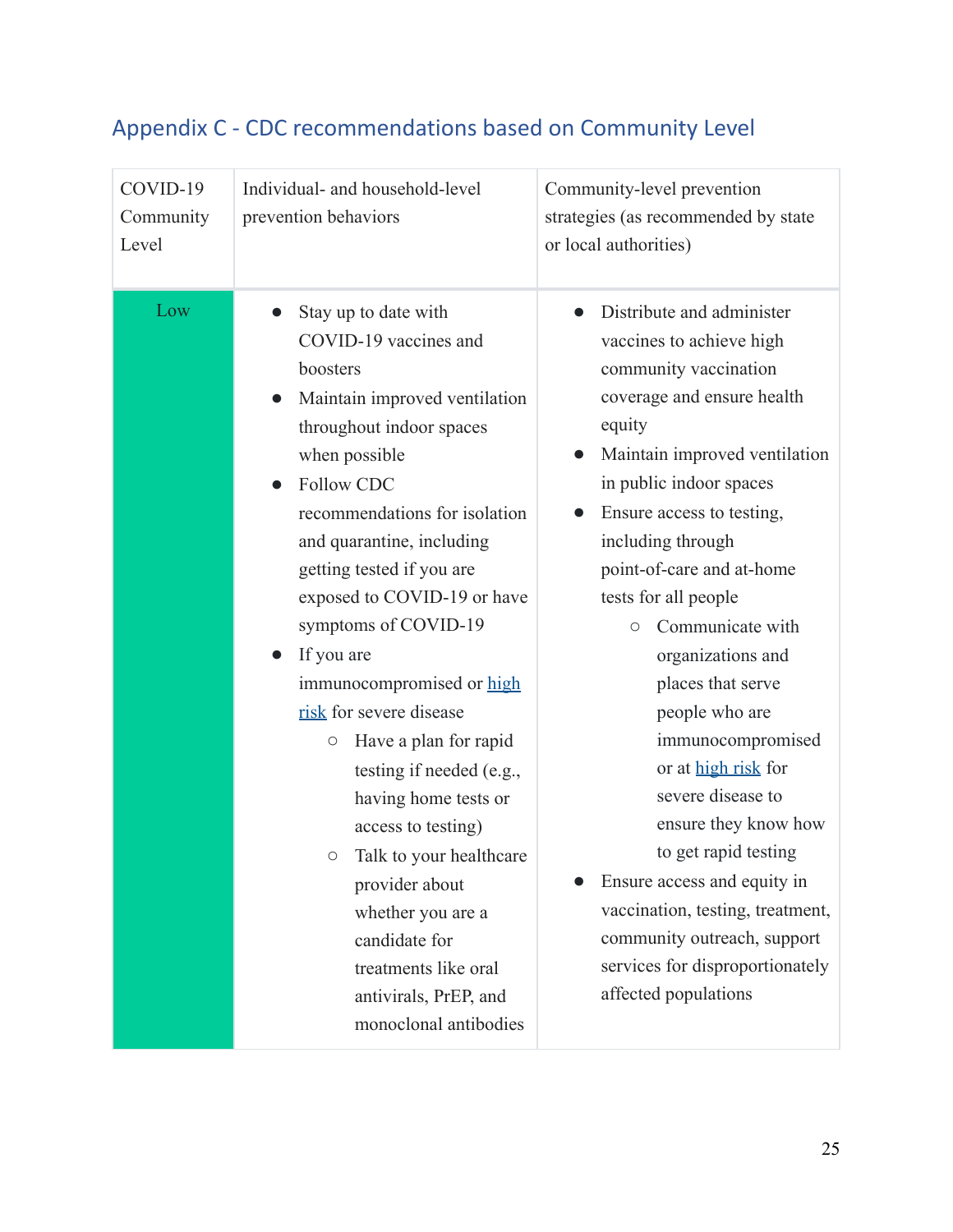| Medium | If you are<br>immunocompromised or high<br>risk for severe disease<br>Talk to your healthcare<br>$\bigcirc$<br>provider about<br>whether you need to<br>wear a mask and take<br>other precautions (e.g.,<br>testing)<br>Have a plan for rapid<br>$\bigcirc$<br>testing if needed (e.g.,<br>having home tests or<br>access to testing)<br>Talk to your healthcare<br>$\bigcirc$<br>provider about<br>whether you are a<br>candidate for<br>treatments like oral<br>antivirals, PrEP, and<br>monoclonal antibodies<br>If you have household or<br>social contact with someone at<br>high risk for severe disease<br>consider self-testing to<br>$\bigcirc$<br>detect infection before<br>contact<br>consider wearing a<br>$\bigcirc$<br>mask when indoors<br>with them<br>Stay up to date with<br>COVID-19 vaccines and | Protect people at high risk for<br>severe illness or death by<br>ensuring equitable access to<br>vaccination, testing, treatment,<br>support services, and<br>information<br>Consider implementing<br>screening testing or other<br>testing strategies for people<br>who are exposed to<br>COVID-19 in workplaces,<br>schools, or other community<br>settings as appropriate<br>Implement enhanced<br>prevention measures in<br>high-risk congregate settings<br>(see guidance for correctional<br>facilities and homeless<br>shelters<br>Distribute and administer<br>vaccines to achieve high<br>community vaccination<br>coverage and ensure health<br>equity<br>Maintain improved ventilation<br>in public indoor spaces<br>Ensure access to testing,<br>including through<br>point-of-care and at-home<br>tests for all people<br>Communicate with<br>$\circ$ |
|--------|-----------------------------------------------------------------------------------------------------------------------------------------------------------------------------------------------------------------------------------------------------------------------------------------------------------------------------------------------------------------------------------------------------------------------------------------------------------------------------------------------------------------------------------------------------------------------------------------------------------------------------------------------------------------------------------------------------------------------------------------------------------------------------------------------------------------------|--------------------------------------------------------------------------------------------------------------------------------------------------------------------------------------------------------------------------------------------------------------------------------------------------------------------------------------------------------------------------------------------------------------------------------------------------------------------------------------------------------------------------------------------------------------------------------------------------------------------------------------------------------------------------------------------------------------------------------------------------------------------------------------------------------------------------------------------------------------------|
|        | boosters                                                                                                                                                                                                                                                                                                                                                                                                                                                                                                                                                                                                                                                                                                                                                                                                              | organizations and                                                                                                                                                                                                                                                                                                                                                                                                                                                                                                                                                                                                                                                                                                                                                                                                                                                  |
|        |                                                                                                                                                                                                                                                                                                                                                                                                                                                                                                                                                                                                                                                                                                                                                                                                                       | places that serve<br>people who are                                                                                                                                                                                                                                                                                                                                                                                                                                                                                                                                                                                                                                                                                                                                                                                                                                |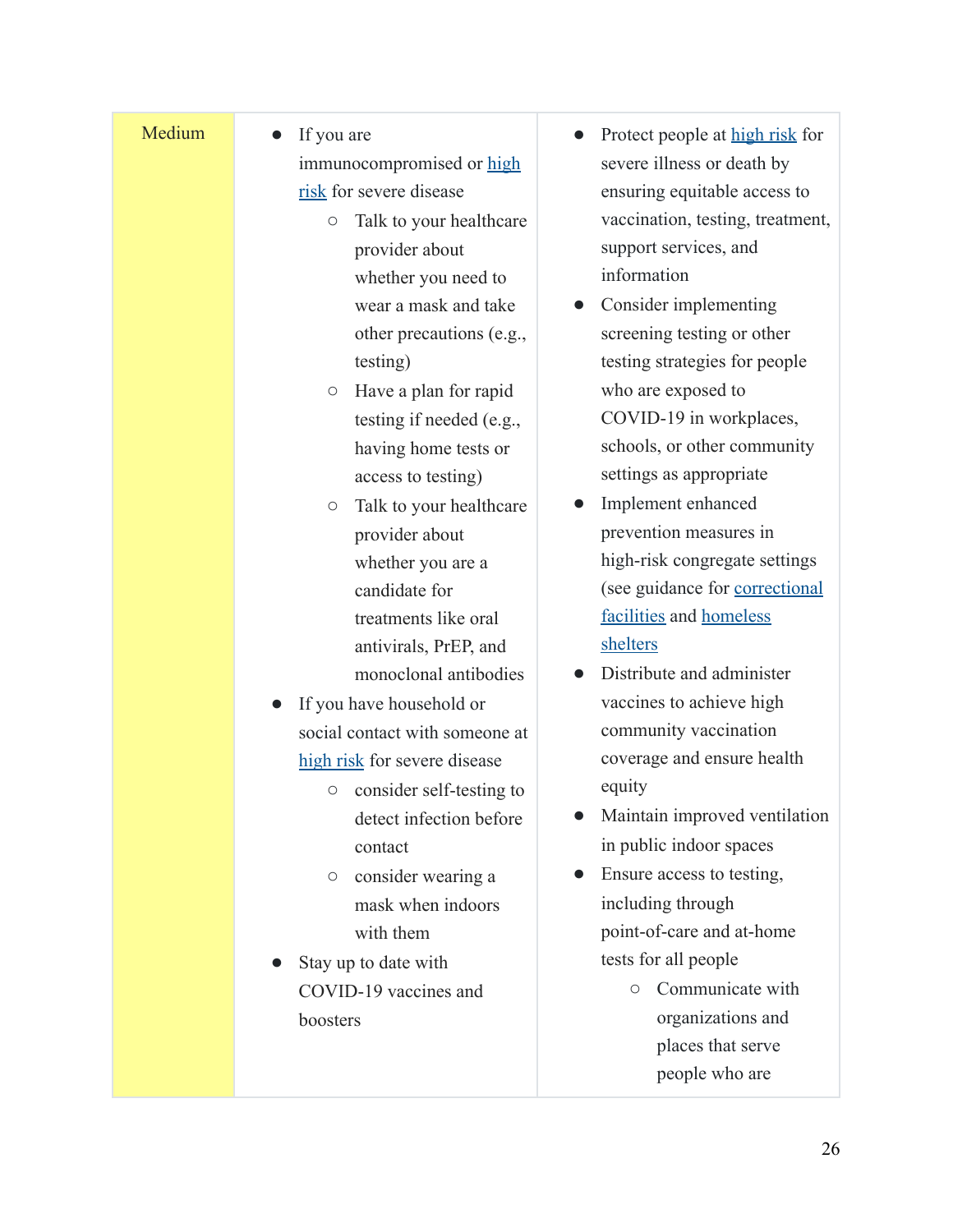- Maintain improved ventilation throughout indoor spaces when possible
- Follow CDC recommendations for isolation and quarantine, including getting tested if you are exposed to COVID-19 or have symptoms of COVID-19

immunocompromised or at [high risk](https://www.cdc.gov/coronavirus/2019-ncov/need-extra-precautions/people-with-medical-conditions.html) for severe disease to ensure they know how to get rapid testing

● Ensure access and equity in vaccination, testing, treatment, community outreach, support services for disproportionately affected populations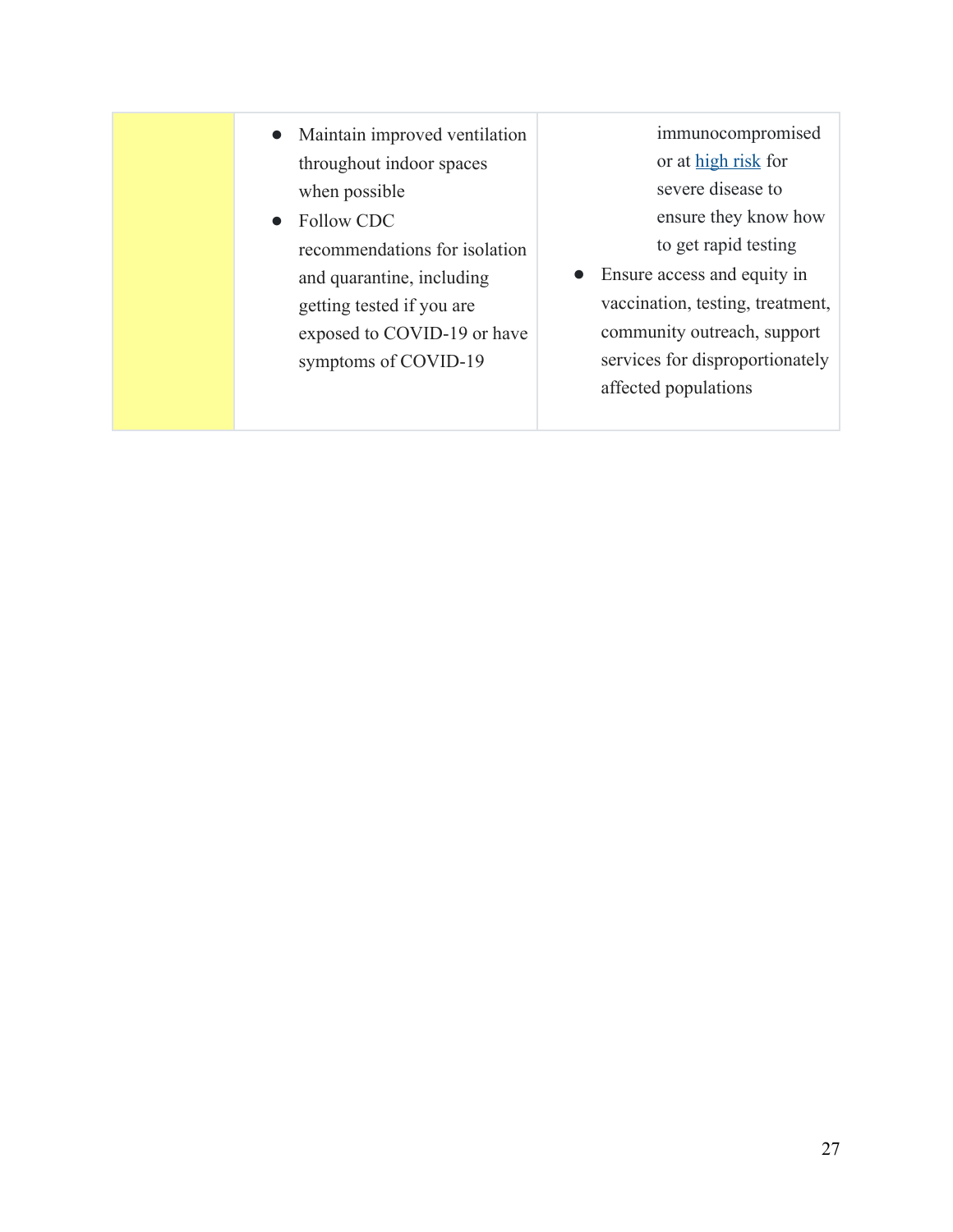#### High

- Wear a well-fitting mask indoors in public, regardless of vaccination status (including in K-12 schools and other indoor community settings)
- If you are immunocompromised or [high](https://www.cdc.gov/coronavirus/2019-ncov/need-extra-precautions/people-with-medical-conditions.html) [risk](https://www.cdc.gov/coronavirus/2019-ncov/need-extra-precautions/people-with-medical-conditions.html) for severe disease
	- Wear a [mask or](https://www.cdc.gov/coronavirus/2019-ncov/prevent-getting-sick/types-of-masks.html) [respirator](https://www.cdc.gov/coronavirus/2019-ncov/prevent-getting-sick/types-of-masks.html) that provides you with greater protection
	- Consider avoiding non-essential indoor activities in public where you could be exposed
	- Talk to your healthcare provider about whether you need to wear a mask and take other precautions (e.g., testing)
	- Have a plan for rapid testing if needed (e.g., having home tests or access to testing)
	- Talk to your healthcare provider about whether you are a candidate for treatments like oral
- Consider setting-specific recommendations for prevention strategies based on local factors
- Implement healthcare surge support as needed
- Protect people at [high risk](https://www.cdc.gov/coronavirus/2019-ncov/need-extra-precautions/people-with-medical-conditions.html) for severe illness or death by ensuring equitable access to vaccination, testing, treatment, support services, and information
- Consider implementing screening testing or other testing strategies for people who are exposed to COVID-19 in workplaces, schools, or other community settings as appropriate
- Implement enhanced prevention measures in high-risk congregate settings (see guidance for [correctional](https://www.cdc.gov/coronavirus/2019-ncov/community/correction-detention/guidance-correctional-detention.html) [facilities](https://www.cdc.gov/coronavirus/2019-ncov/community/correction-detention/guidance-correctional-detention.html) and [homeless](https://www.cdc.gov/coronavirus/2019-ncov/community/homeless-shelters/plan-prepare-respond.html) [shelters](https://www.cdc.gov/coronavirus/2019-ncov/community/homeless-shelters/plan-prepare-respond.html) )
- Distribute and administer vaccines to achieve high community vaccination coverage and ensure health equity
- Maintain improved ventilation in public indoor spaces
- Ensure access to testing, including through